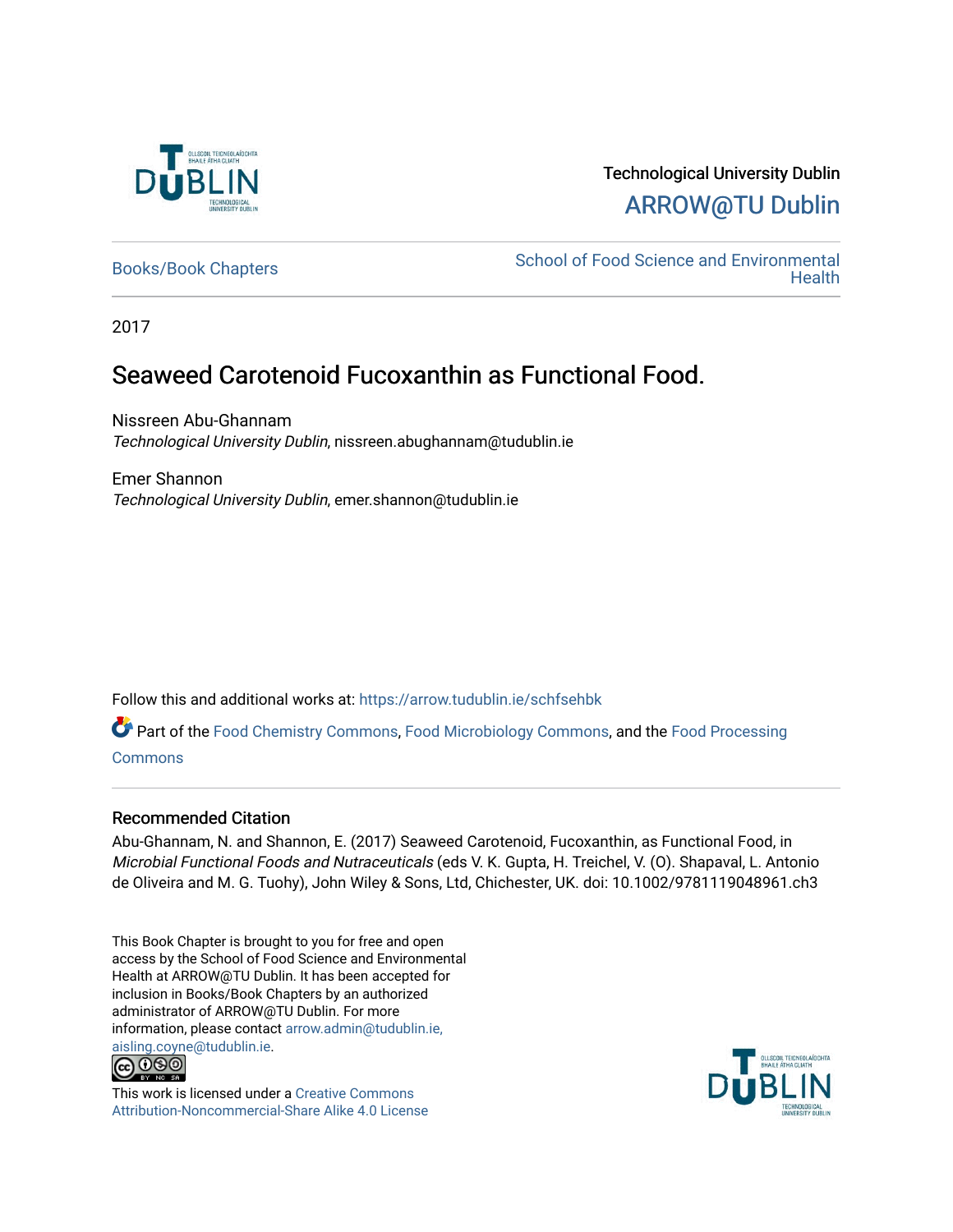## **Chapter 3**

# **Seaweed Carotenoid, Fucoxanthin, as Functional Food**

## **In:** *Microbial Functional Foods and Nutraceuticals*  pgs 39–64

Authors: Nissreen Abu‐Ghannam\* and Emer Shannon

*School of Food Science and Environmental Health, Dublin Institute of Technology, Dublin, Ireland* 

\*Corresponding author e-mail: nissreen.abughannam@dit.ie

First Edition. Edited by Vijai Kumar Gupta, Helen Treichel, Volha (Olga) Shapaval, Luiz Antonio de Oliveira, and Maria G. Tuohy.

© 2018 John Wiley & Sons Ltd. Published 2018 by John Wiley & Sons Ltd.

## **Fucoxanthin: Overview and Sources**

Fucoxanthin is a light-harvesting carotenoid pigment that occurs in the chloroplasts of the eukaryotic Chromalveolata (phylum Heterokontophyta, class Ochrophyta), including brown macroalgae (Phaeophyceae), and in unicellular microalgae, such as diatoms (Bacillariophyceae) (Cavalier‐ Smith and Chao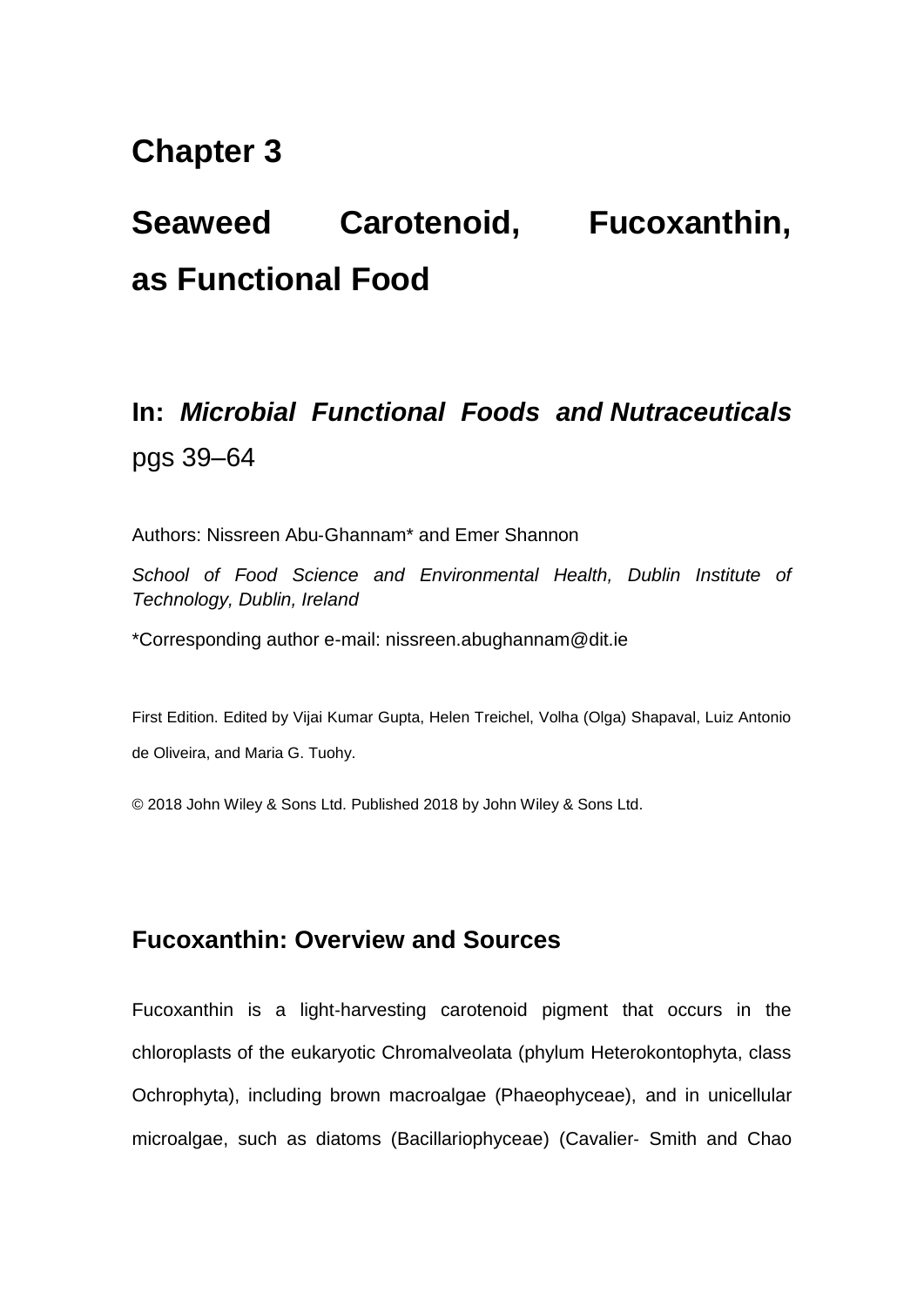2006). Fucoxanthin is estimated to account for more than 10% of the total production of carotenoids in nature, and is responsible for the brown to yellow colour of brown macroalgae (seaweeds) and diatoms, where it masks green chlorophyll a and c (Hurd *et al*. 2014; Peng *et al*. 2011). Fucoxanthin was first isolated in Germany in 1914 from the brown seaweeds, *Dictyota*, *Fucus*, and *Laminaria* (Willstätter and Page 1914). Industrially, Japanese wakame (*Undaria pinnatifida*) is the seaweed most widely utilised for fucoxanthin extraction due to high concentrations of the pigment (≥10%) in the lipid extract (Billakanti *et al*. 2013). Other marine macroalgae known to contain fucoxanthin include the genera Ascophyllum, Fucus, Laminaria, Pelvetia, Ecklonia, Eisenia, Himanthalia, Sargassum, Saccharina, Ectocarpus, Schytosiphon, Petalonia, Carpophyllum, Hizikia, Padina, Dictyota, Myagropsis, Turbinaria, Cladosiphon, and Cystophora (Dominguez 2013; Haugan and Liaaen‐ Jensen 1994; Heo *et al*. 2010; Jaswir *et al*. 2011; Kanazawa *et al*. 2008; Mikami and Hosokawa 2013; Mise *et al*. 2011; Miyashita and Hosokawa 2007; Sangeetha *et al*. 2010; Shang *et al*. 2011; Yan *et al*. 1999).

Notable fucoxanthin‐containing microalgae include the diatoms *Odontella aurita, Phaeodactylum tricornutum, Chaetoceros gracilis, Thalassiosira weissflogii*, and *Cyclotella meneghiniana*; the Prymnesiophyceae species *Emiliania huxleyi*, *Pavlova lutheri*, and *Phaeocystis pouchetii*; and the Chrysophyceae species *Pelagococcus subviridis* (di Valentin *et al*. 2013; Pyszniak and Gibbs 1992; United States Department of Agriculture 2015; Wright and Jeffrey 1987; Xia *et al*. 2013). These microscopic algae occur as marine plankton.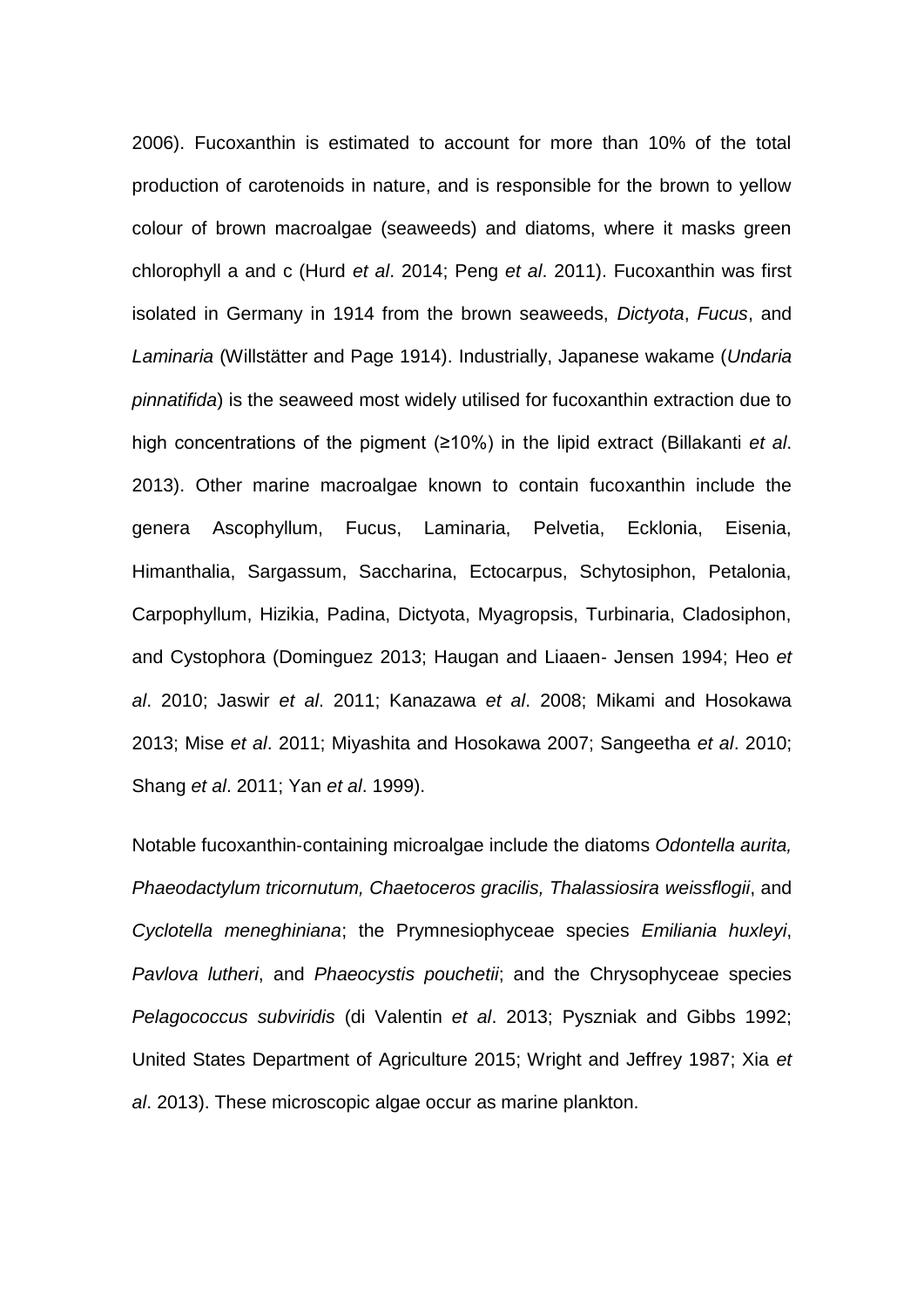Globally, Japan, Korea, and China have the greatest seaweed production, consumption, and most developed fucoxanthin extraction industry (Ryan 2014). Irish coastlines also support the growth of fucoxanthin‐containing brown seaweeds, such as bladderwrack (*Fucus vesiculosus*), channelled wrack (*Pelvetia canaliculata*), knotted wrack (*Ascophyllum nodosum*), oarweed (*Laminaria digitata*), sea rod (*Laminaria hyperborea*), sea spaghetti (*Himanthalia elon*gata), serrated wrack (*Fucus serratus*), and sugar kelp (*Saccharina latissima*; formerly *Laminaria saccharina*) (Dominguez, 2013; Morrissey *et al*. 2001; Stengel and Dring 1998).

## **Chemistry of Fucoxanthin**

Carotenoids are tetraterpene pigments which occur in plants, algae, and photosynthetic bacteria. Carotenoids composed entirely of hydrogen and carbon belong to the subclass of carotenes, while those that additionally contain oxygen are classed as xanthophylls. Fucoxanthin is a xanthophyll, similar to the plant xanthophylls violaxanthin, neoxanthin, and lutein (Kotake‐Nara and Nagao 2011). Xanthophylls share some chemical and physical properties with carotenes, such as lipophilicity and antioxidant activity due to their ability to quench reactive oxygen and nitrogen species (Kim and Chojnacka 2015). However, the presence of oxygen in the hydroxyl and epoxide groups of xanthophylls makes them more polar than carotenes (Landrum 2009). Fucoxanthin's systematic name is (3S,3′S,5R,5′R,6S,6′R,8′R)‐3,5′‐ dihydroxy‐8‐ oxo‐6′,7′‐didehydro‐5,5′,6,6′,7,8‐hexahydro‐5,6‐ epoxy‐β,β‐caroten‐3′‐yl acetate.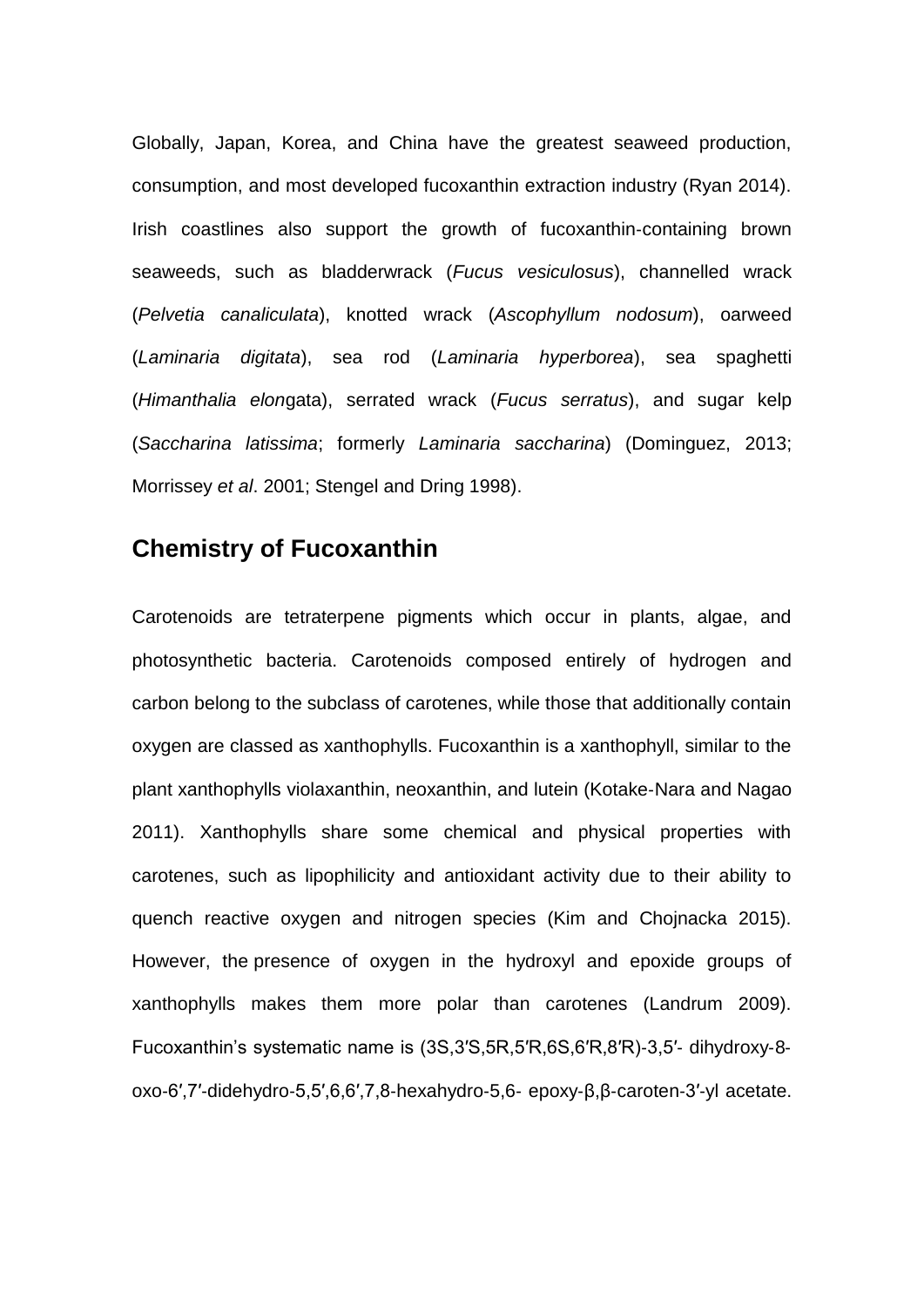It contains an allelic bond, an epoxy group, and six oxygen atoms, as shown in Figure 3.1 (Chemspider 2015).



Figure 3.1 Fucoxanthin molecular structure (formula  $C_{42}H_{58}O_6$ ).

In industry, it is most commonly extracted with solvents such as *n*‐hexane, methanol, DMSO, ethanol, petroleum ether, diethyl ether, dimethyl ether, acetone, or ethyl acetate, and dried to a powder (Kanda *et al*. 2014; Kim 2011b).

In algal cells, fucoxanthin is contained in the chloroplasts, within membrane‐ bound compartments called thylakoids. In the thylakoids, fucoxanthin binds with chlorophyll a, c, and apoproteins, forming complexes that absorb light in the blue‐green region of the spectrum and transfer energy to the alga. At depths of several meters, this is commonly the only spectral wavelength available to marine algae (Kita *et al*. 2015). Fucoxanthin captures a broader spectrum of light (449–540nm) than chlorophyll a and c alone, which increases the efficiency of photosynthesis (Kim *et al*. 2011; Pyszniak and Gibbs 1992). It also protects the algal cells from damage by reactive oxygen species caused by constant exposure to high levels of oxygen and light in the ocean. Fucoxanthin generally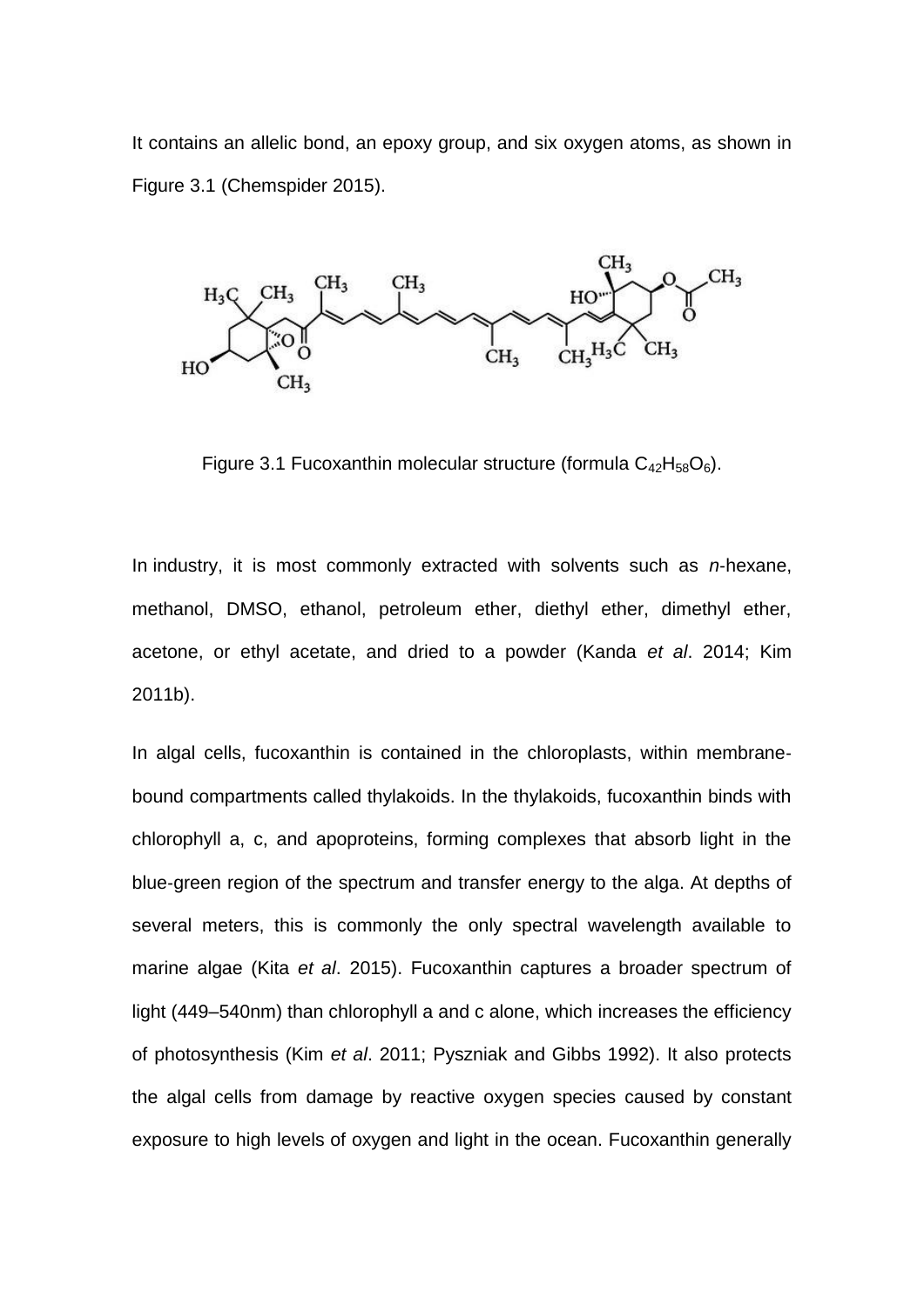occurs more significantly in the blade of the seaweed thallus, which experiences the greatest light exposure, compared to the stipe and holdfast (Lobban and Wynne 1981).

Fucoxanthin can exist in a *trans* or *cis* configuration. The *trans* isomer is the more chemically stable and potent antioxidant of the two, and comprises ~90% of the fucoxanthin found in nature (Holdt and Kraan 2011; Nakazawa *et al*. 2009). Fucoxanthin content varies widely amongst macro‐ and microalgae. For example, the brown seaweed *Fucus serratus* has been reported to contain 0.56 mg/g (dry weight, DW) (Haugan and Liaaen‐Jensen 1994) compared to 2.67 mg/g in *Undaria pinnatifida* (DW) (Mori *et al*. 2004). Most diatoms and other microalgae have a greater fucoxanthin content than brown seaweeds (Kawee‐ai *et al*. 2013), but are less commonly used commercially for extraction due to the necessity for photobioreactors and strict culturing conditions. Xia *et al*. (2013) reported the fucoxanthin content in eight species of diatoms, ranging from 2.24 mg/g (DW) in *Chaetoceros grac*ilis to 18.47 mg/g (DW) in *Odontella aurita*. Seasonal and geographic variations hugely affect content. For example, brown seaweeds harvested from September to March, during the mature phase of the sporophyte, commonly contain higher concentrations of fucoxanthin (Fung *et al*. 2013; Terasaki *et al*. 2009). This has been attributed to the upregulation of the xanthophyll, or violaxanthin, cycle pathway in reduced levels of sunlight during the winter. Under environmental stressors such as reduced light exposure, the formation of fucoxanthin from zeaxanthin via the epoxidation of antheraxanthin, violaxanthin, and diadionoxanthin may be accelerated to regulate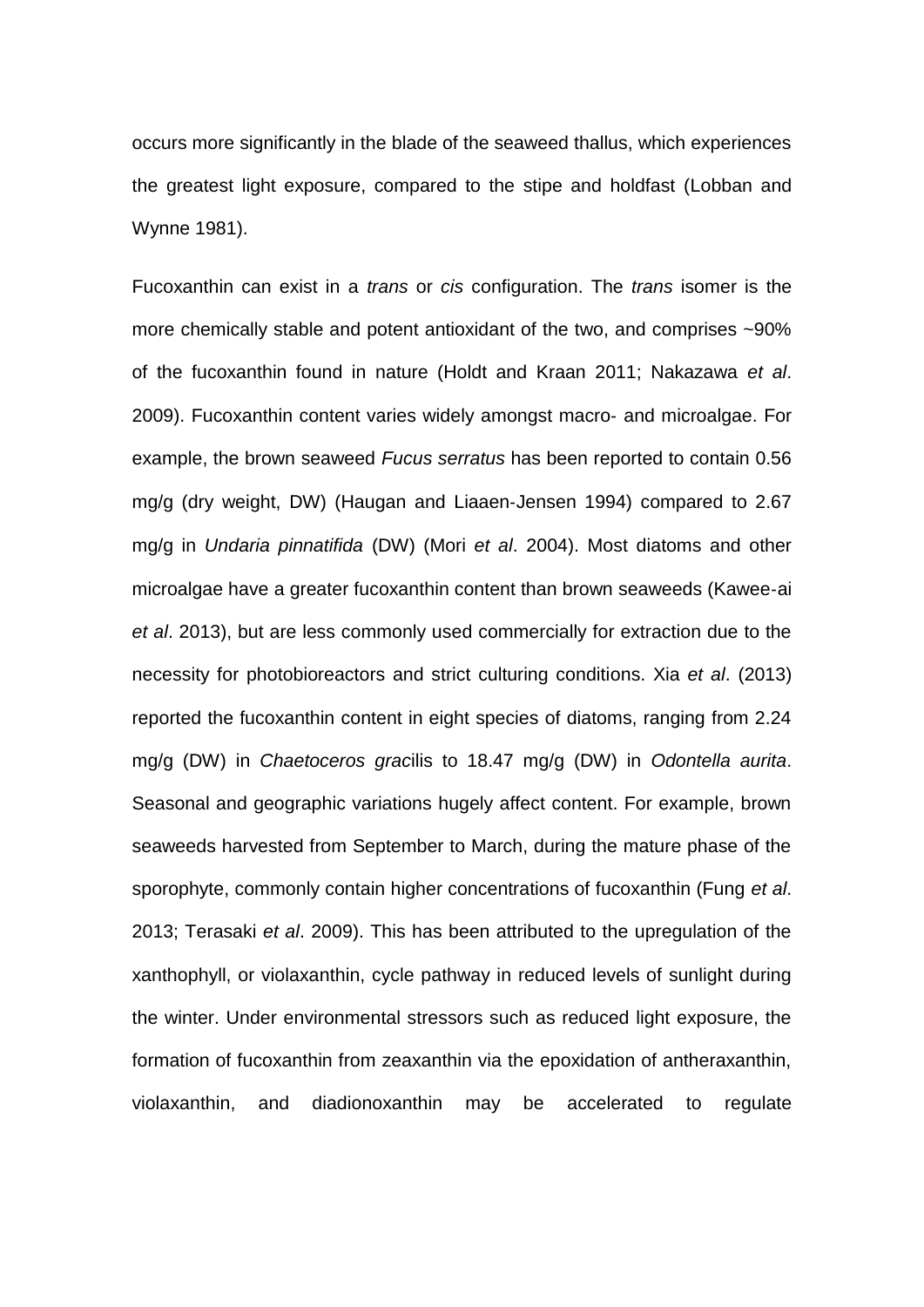photosynthetic pathways (Campbell *et al*. 1999; Goss and Jacob 2010; Mikami and Hosokawa 2013; Ramus *et al*. 1977).

## **Current Applications**

Despite its discovery and isolation in seaweed over one hundred years ago, fucoxanthin has remained somewhat underutilised in food and pharmaceutical applications. Initial studies focused on quantification and extraction methods, structural elucidation, and biosynthetic pathways. It was not until the late 1990s that scientific papers began to emerge on fucoxanthin's potential as a functional food. This was most probably due to growing clinical evidence at the time of the role of antioxidants in the prevention of chronic diseases. Currently, fucoxanthin is available to retail consumers in the form of relatively expensive weight loss supplements, of varying purity and quality, from health stores and online. Unlike other carotenoids, such as β‐carotene, which are commonly used as food colourants, 100% pure fucoxanthin is not sold as a bulk food ingredient (Hurst 2002). Its instability due to oxidation and high extraction costs have, to date, been prohibitive. Currently, fucoxanthin is available to food producers as a percentage of various seaweed extracts. Analytical grade fucoxanthin (≥ 95% pure) is produced for laboratories, but retails at €556 per 50 mg (Sigma‐Aldrich 2015a).

## **Food and Pharmaceutical Regulations**

In 2009, the European Food Safety Authority (EFSA) published its scientific opinion on fucoxanthin and the substantiation of health claims related to it and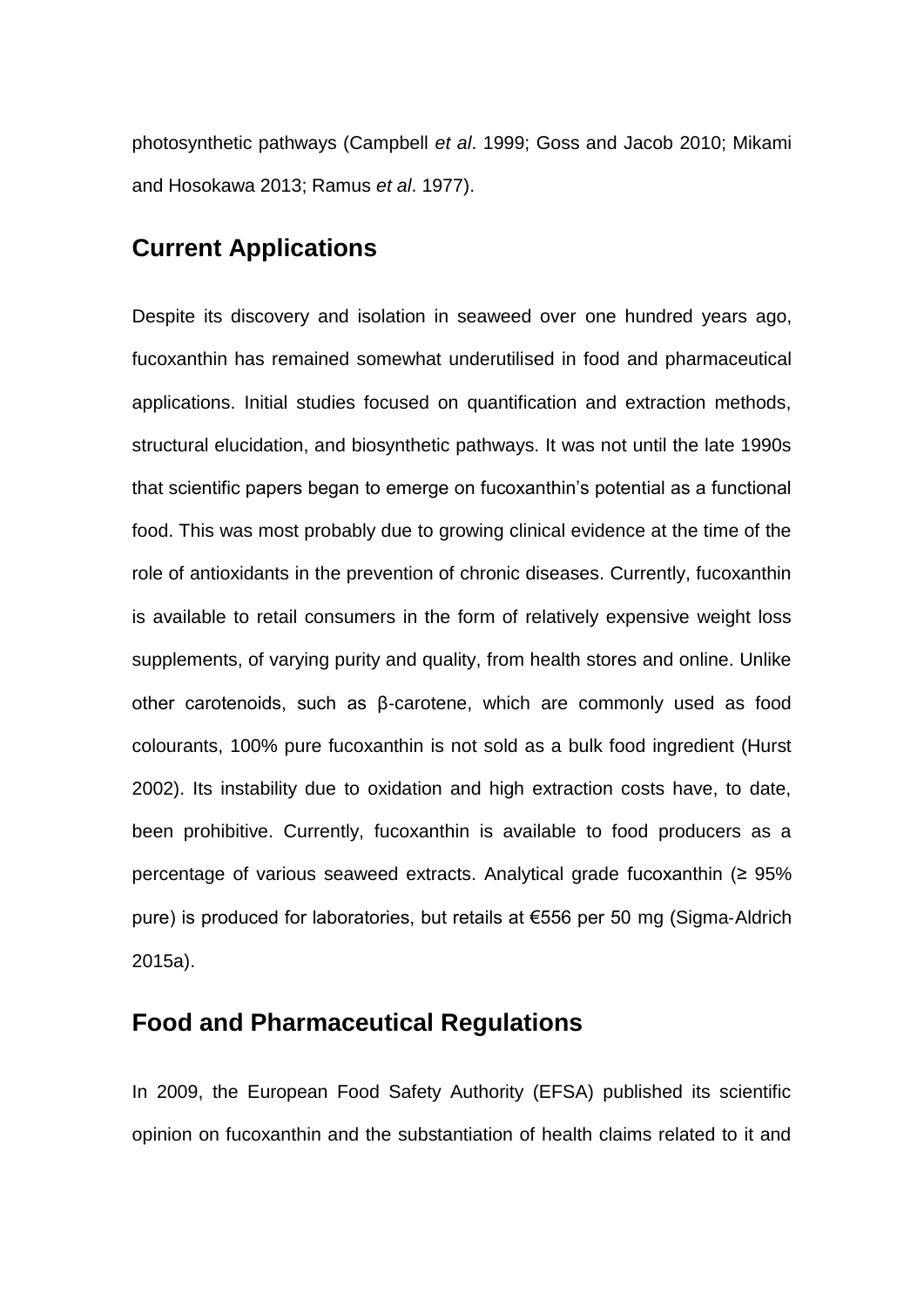maintenance or achievement of a normal body weight, in the case of *Undaria pinnatifida* thallus extract, under Article 13(1) of Regulation (EC) No 1924/2006. It determined that the extract, as a food constituent, had been sufficiently characterised to be consumed in an amount equivalent to 15 mg pure fucoxanthin per day. However, to date, the EFSA has not accepted that a relationship has been established between its consumption and the maintenance or achievement of a normal body weight (European Food Safety Authority 2009). Other health claims, such as antidiabetic or anticancer effects, relating to fucoxanthin have not yet been evaluated by the EFSA. In the Republic of Ireland, the Health Products Regulatory Authority does not list fucoxanthin as a controlled substance, or include it in the List of Medicinal Herbs considered acceptable as THMPs, under the European Traditional Herbal Medicinal Products Directive (2004/24/EC) which came into effect in Ireland in 2007 (Health Products Regulatory Authority 2015).

The clinical evidence supporting fucoxanthin's health benefits has not yet been evaluated by the US Food and Drug Administration. However, fucoxanthin can be sold in the United States as a food supplement with the disclaimer "These statements have not been evaluated by the Food and Drug Administration. This product is not intended to diagnose, treat, cure, or prevent any disease" on the product label (US Food and Drug Administration 2014). In Japan, Food for Specified Health Uses (FOSHU) under the Ministry of Health, Labour and Welfare have not evaluated fucoxanthin as a functional food ingredient or pharmaceutical; however, it can be sold as a food supplement.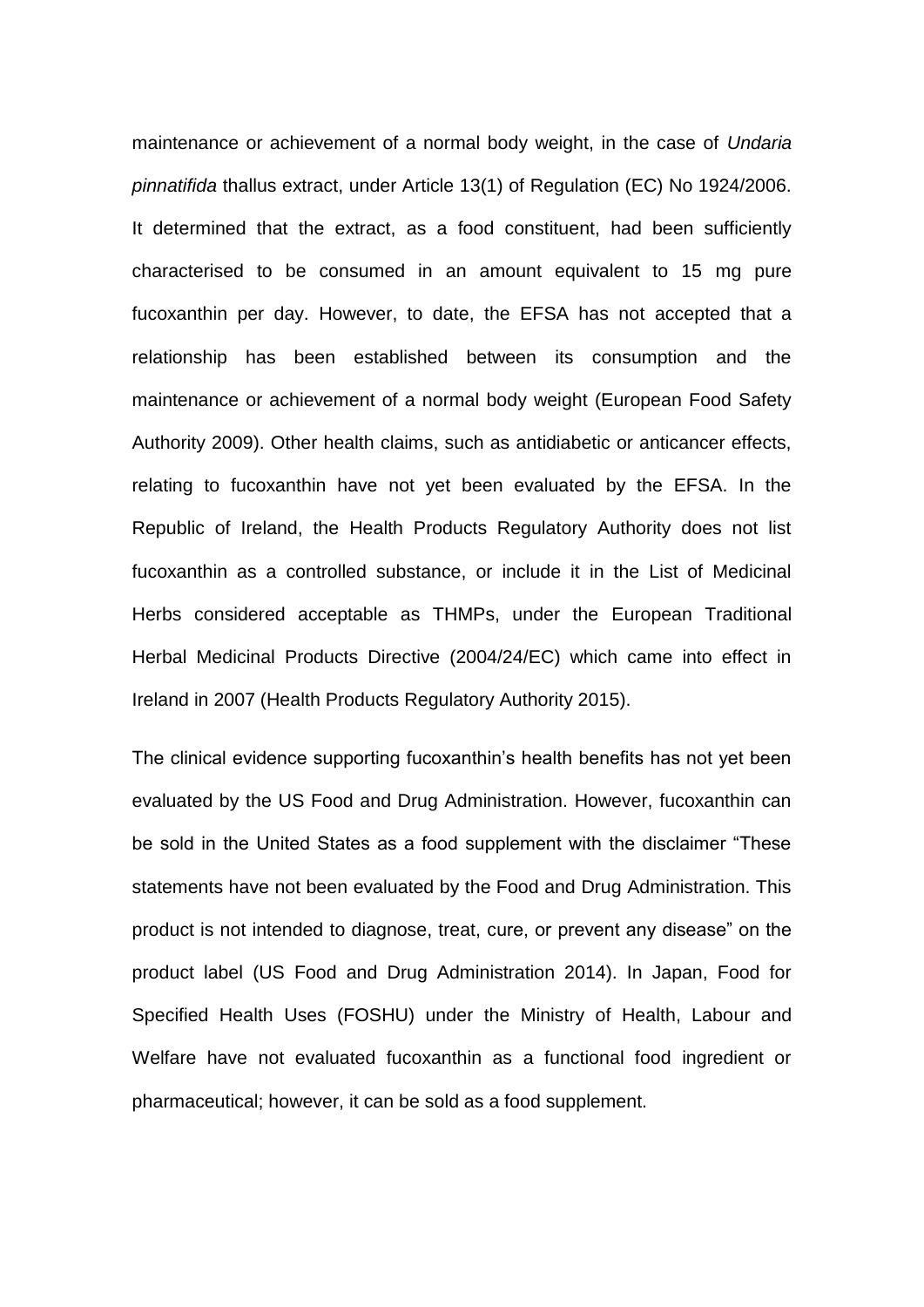## **Applications in Human Health**

Although fucoxanthin has not been evaluated by some food regulatory bodies, in recent years it has been studied clinically for its antioxidant properties, which inhibit free radical damage in cells, reducing the risk of many chronic diseases. It has also been studied for its anticancer, anti-type 2 diabetes, antiobesity, anticholesterol, anti-inflammatory, antiangiogenic, antimalarial, and antihypertensive activities, and for the treatment of Alzheimer's disease (Gammone and d'Orazio 2015; Hosokawa *et al*. 1999; Ikeda *et al*. 2003; Kawee‐ai *et al*. 2013; Kim 2011a; Kotake‐Nara *et al*. 2001; Maeda *et al*. 2007; Rodrigues *et al*. 2012; Shiratori *et al*. 2005; Sivagnanam *et al*. 2015).

#### **Antiobesity Effects**

Obesity, type 2 diabetes, metabolic syndrome, and chronic inflammatory diseases are global health epidemics. The World Health Organization estimates that, globally, 2.3 billion people will be overweight and 700 million obese by 2015. To prevent and treat diseases such as these, natural, bioactive, functional compounds such as fucoxanthin are increasingly being studied as an alternative to, or as combination therapy with, orthodox medicines (Peng *et al*. 2011; Watson, 2014).

In obesity treatment, fucoxanthin has been shown to mediate the induction of uncoupling protein‐1 (UCP‐1) in abdominal adipose tissue mitochondria in murine studies, leading to the oxidation of fatty acids and heat production, resulting in a reduction in white adipose tissue (d'Orazio *et al*. 2012; Maeda *et al*. 2005). Abidov *et al*. (2010) conducted a double‐blind placebo‐controlled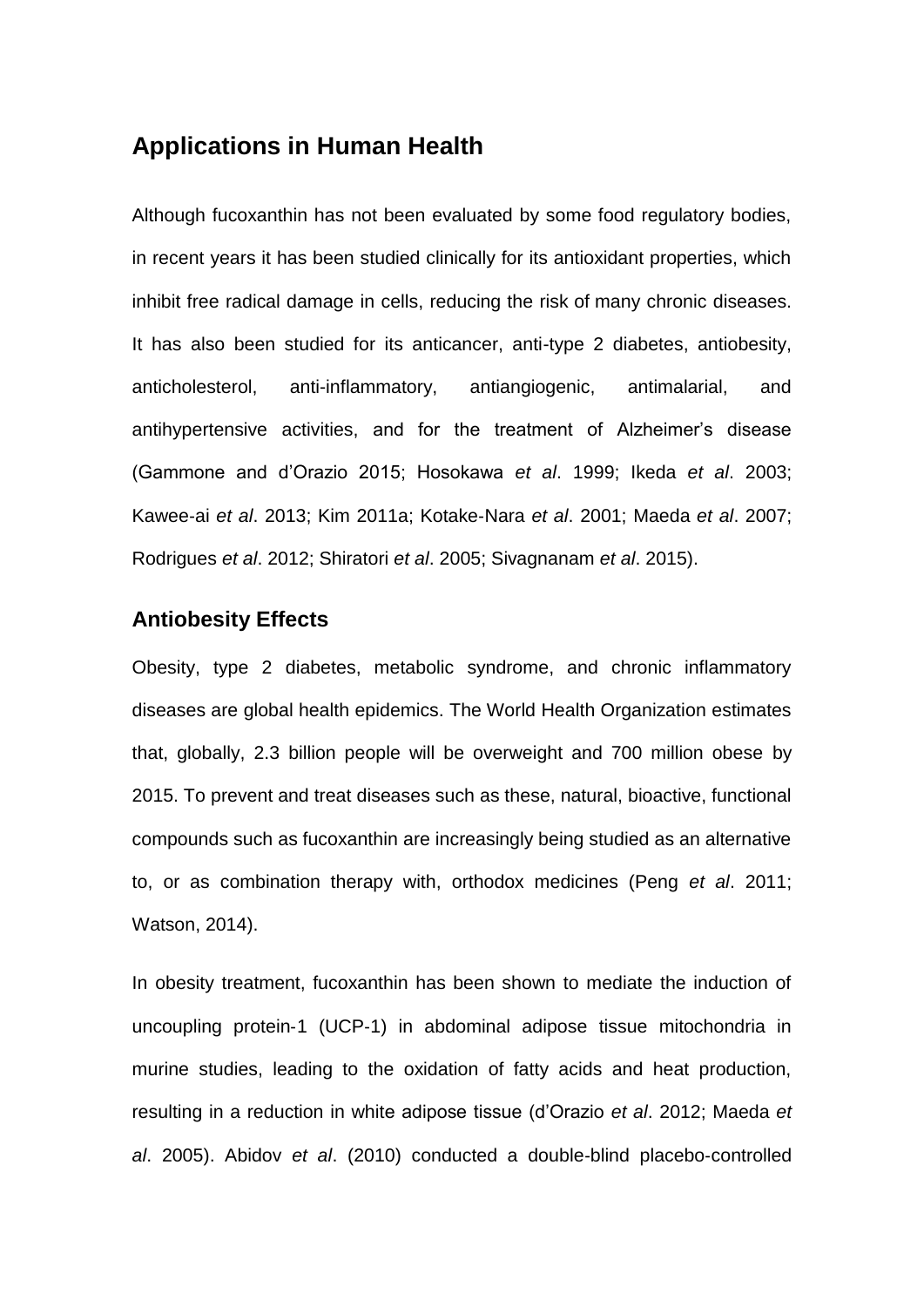study of 115 non‐ diabetic, obese, premenopausal women with a liver fat content above 11% at the Russian Academy of Medical Sciences. A daily supplement of 300 mg brown seaweed extract (species not specified) containing 2.4 mg fucoxanthin, combined with 300 mg pomegranate seed oil, was administered. An olive oil capsule was administered to the placebo group. The treatment group showed a significant increase in resting energy expenditure and mean weight loss of 4.9 kg after 16 weeks. In Japan, a kombu (*Saccharina japonica*) extract of fucoxanthin (3%) was evaluated for its antimetabolic syndrome effects in human clinical trials. A daily dosage of the extract, equivalent to 0.5–1.0 mg pure fucoxanthin/ day, was found to have a significant effect on blood serum parameters related to metabolic syndrome (Oryza 2015). However, no official RDA for fucoxanthin has been established by the World Health Organization.

Topical preparations as vehicles for fucoxanthin in the treatment of obesity have also been reported. Dai *et al*. (2014) developed a stable microemulsion containing 0.25% pure fucoxanthin using medium chain triglyceride as the oil phase, Tween 80 as a surfactant, and polyethylene glycol 400 as a co‐ surfactant.

#### **Anticancer Effects**

Fucoxanthin's anticancer activity is hypothesised to be due to its ability to induce apoptosis in tumour cells (Nakazawa *et al*. 2009). Hosokawa *et al*. (1999) found that fucoxanthin induced apoptosis in human promyelocytic leukaemia HL‐60 cells by cleaving procaspase‐3 and poly‐ADP‐ribose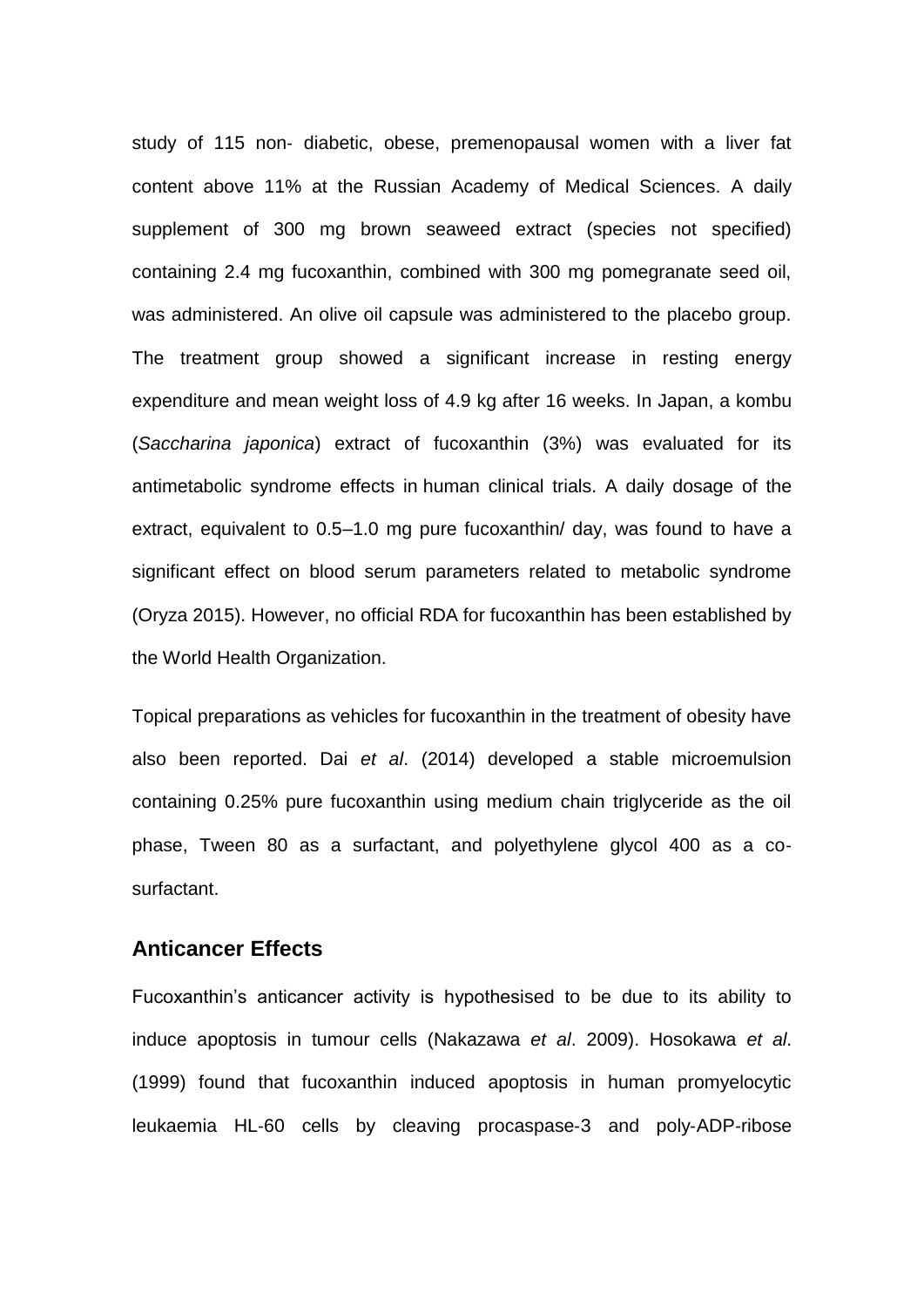polymerase. Kim *et al*. (2010) showed that fucoxanthin induced reactive oxygen species generation, inactivated the Bcl-xL signalling pathway, and induced caspase‐3, ‐7, and poly‐ADP‐ribose polymerase cleavage, triggering the apoptosis of HL‐60 cells, indicating that the generation of reactive oxygen species was a critical target in fucoxanthin‐ induced apoptosis of these cells. Wang *et al*. (2014) reported significant growth inhibition of cells in nine human cancer cell lines with extracts of *Undaria pinnatifida* containing fucoxanthin. Satomi and Nishino (2013) reported fucoxanthin extract to have a significant effect on the expression and enzymatic activity of the xenobiotic metabolising enzymes CYP1A1, CYP1A2 and CYP3A4, which are involved in the activation of pro‐carcinogens. The study found that the inhibitory effect of fucoxanthin (≤ 45μM) on these enzymes in human hepatocellular carcinoma HepG2 cells and recombinant human CYPs could also attenuate the action of some anticancer drugs that are normally activated by CYP3A4.

#### **Antidiabetic Effects**

Fucoxanthin's antidiabetic activity has been studied in mice with induced type 2 diabetes. It has been found to improve insulin resistance and decrease blood glucose levels mainly via the regulation of cytokine secretions from white adipose tissue (Miyashita *et al*. 2011). Other studies found that a fucoxanthin‐ enriched diet promoted the recovery of blood glucose uptake to muscle by the upregulation of GLUT4 mRNA expression. Fucoxanthin has also been shown to affect the peroxisome proliferator‐activated receptor γ (PPARγ) and promote gene expression related to lipid metabolism in adipocytes. In cultivated cells, fucoxanthin prevented inflammation and insulin resistance by inhibiting nitric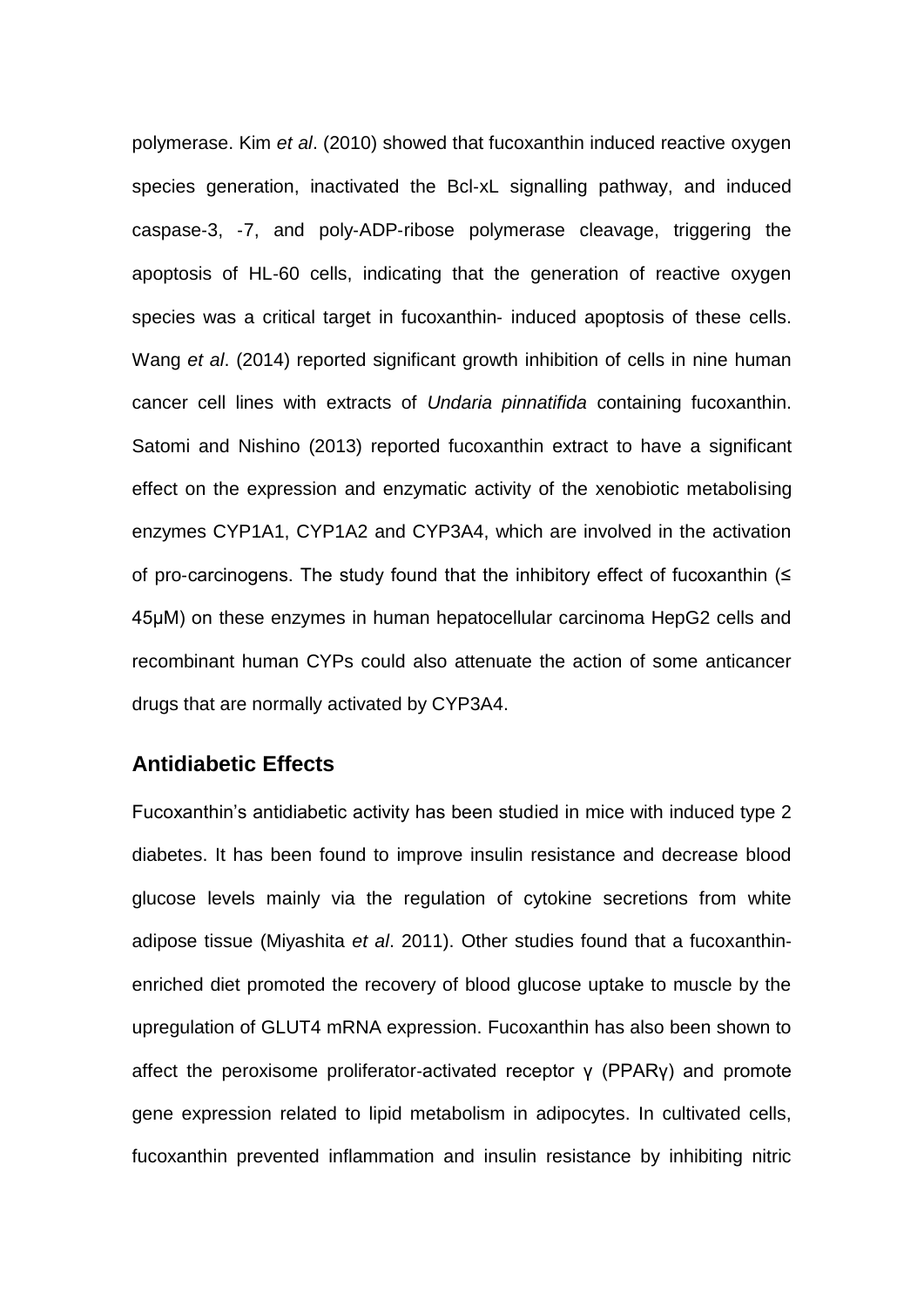oxide and PGE2 production through the down-regulation of iNOS and COX‐2 mRNA expression, as well as adipocytokine production in white adipose tissue (Hosokawa *et al*. 2010; Maeda *et al*. 2006; Miyashita *et al*. 2011).

#### **Dietary Antioxidant Effects**

The antioxidant capacity of seaweed s has been widely reported (Heffernan *et al*. 2014). As a dietary antioxidant, fucoxanthin has been shown to improve the antioxidant capacity of blood serum levels in mammals. Fucoxanthin is unusual in that it donates an electron to reactive oxygen species, instead of a proton (hydrogen), as most antioxidants such as ascorbic acid or β‐carotene do. Fucoxanthin can also quench reactive oxygen species under hypoxic physiological conditions, unlike the majority of food‐derived antioxidants (Nomura *et al*. 1997; Yan *et al*. 1999). A high‐fat diet has been associated with obesity in humans and other mammals, and has been shown to cause overproduction of reactive oxygen species (Dandona *et al*. 2005). Reactive oxygen species are known to cause cellular damage, which is implicated in the pathogenesis of diseases such as type 2 diabetes, cardiovascular disease, cancer, and infectious illnesses (Uzun *et al*. 2004). Ha *et al*. (2013) reported that fucoxanthin supplementation improved the antioxidant capacity of blood serum levels in obese rats via activation of the nuclear erythroid factor like‐2 pathway and its downstream target gene NQO1. A study by Zaragozá *et al*. (2008) on the antioxidant effect of fucoxanthin extract from *Fucus vesiculosus* found that the extract exhibited increased antioxidant activity in ex vivo assays of erythrocytes and plasma, after 4 weeks of daily oral administration in rats. Significant antioxidant activity was also observed in non‐cellular systems and in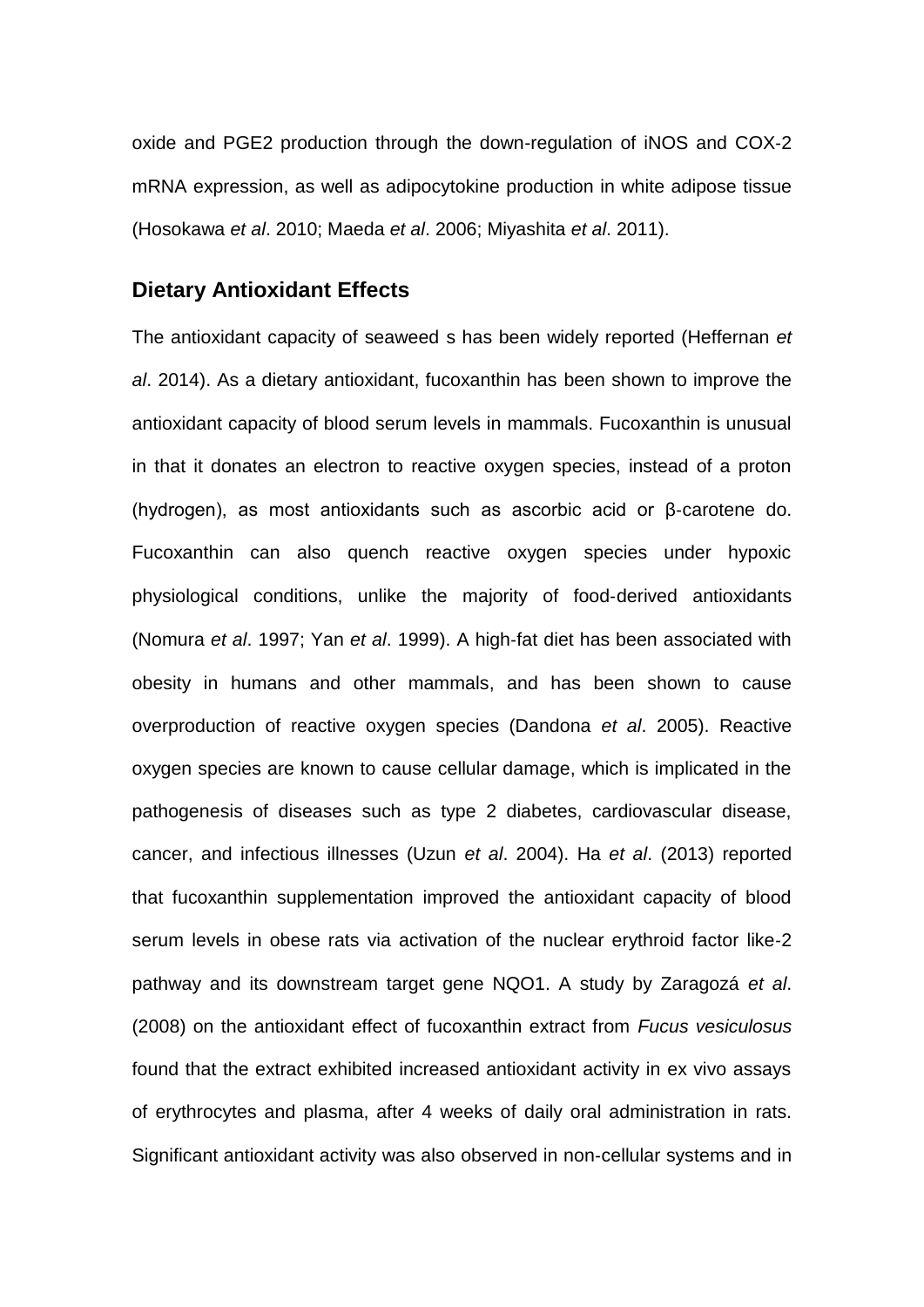activated RAW 264.7 mouse leukemic monocyte macrophage cell lines. Therefore, supplementation of fucoxanthin may also reduce the risk of oxidative stress in humans.

Fucoxanthin has also been successfully used topically to protect against UV‐B‐ induced cell damage in hairless mice, and in human fibroblast cell lines as an antioxidant against skin aging caused by free radical damage (Heo and Jeon 2009; Urikura *et al*. 2011).

## **Toxicity Studies**

No toxicity of fucoxanthin extracts has been reported to date, making it a good candidate for functional food use. A number of clinical trials in animal models have shown no significant toxicity with short- or long-term dosage. For example, in Japan, a recently developed functional food ingredient, containing up to 5% fucoxanthin from kombu (*Saccharina japonica*) extract, was evaluated on rats. Toxicity and micronucleus tests were conducted. No toxicity or abnormalities were found after 14 or 90 days. The  $LD_{50}$  of the extract (3.0% fucoxanthin) was calculated to be 2000 mg/kg body mass for rats (Oryza 2015). Maeda *et al*. (2005) supplemented a murine diet with 0.27% fucoxanthin, equivalent to ~0.25 mg/kg body mass per day for 4 weeks, and found no side effects or abnormalities. Kadekaru *et al*. (2008) conducted a toxicity study on the repeated oral dosing of fucoxanthin (95% purity) to rats for 28 days, and found that it showed no apparent toxicity. Zaragozá *et al*. (2008) found no ill effects following a 4‐week, acute toxicity test in rats, where a daily treatment of 0.0012% pure fucoxanthin extract from *Fucus vesiculosus* was administered. A single dose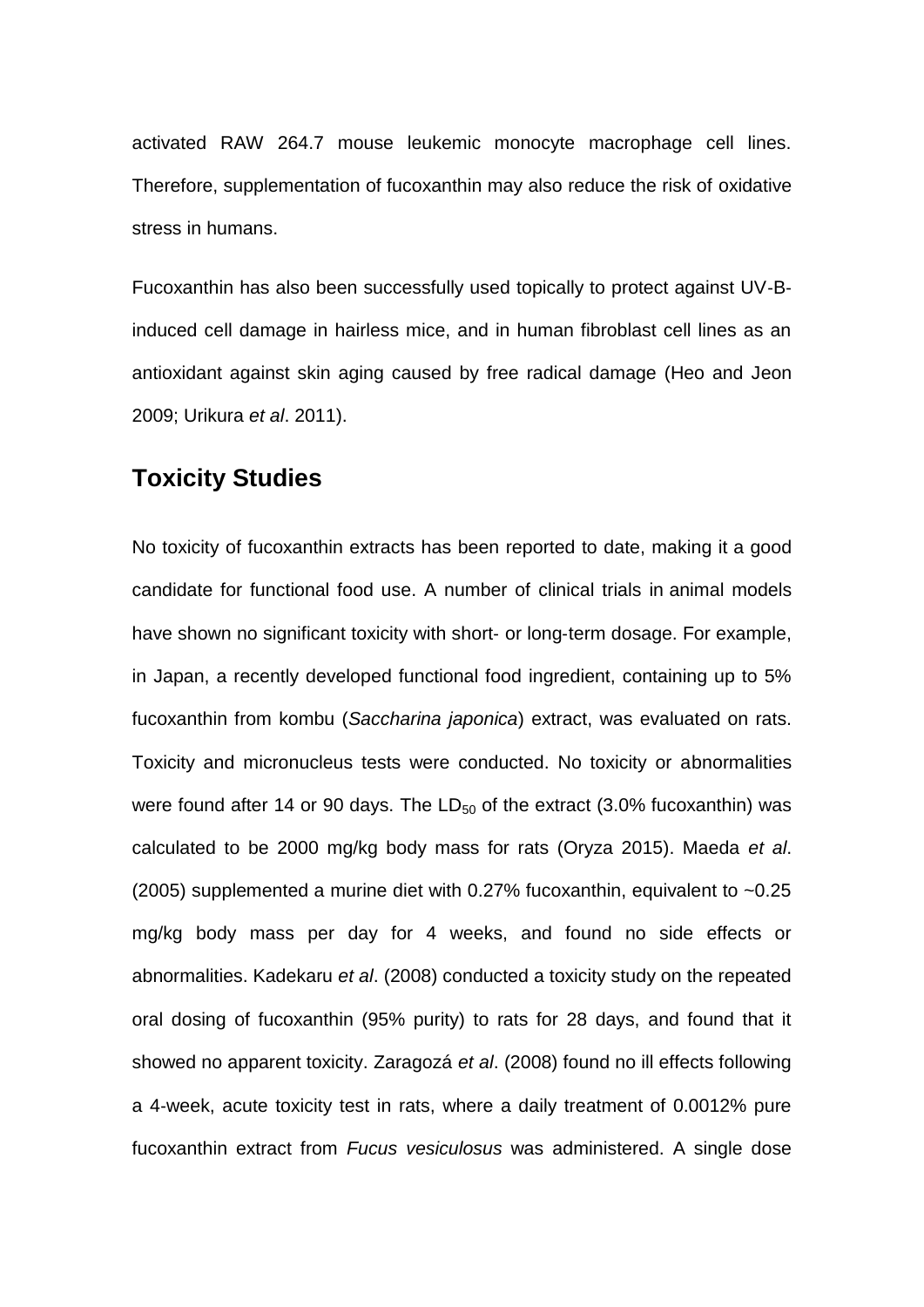toxicity study (Beppu *et al*. 2009) was conducted with doses of 1000 and 2000 mg/kg body mass and a repeated oral dose toxicity study with doses of 500 and 1000 mg/kg for 30 days on purified fucoxanthin (93% purity) in ICR mice. No mortality, abnormalities, abnormal changes in liver, kidney, spleen, or gonadal tissues were found in either study.

Human toxicity studies are required to assess both the toxicity levels and daily dosage for efficacy against any of the disorders discussed above.

## **Fucoxanthin as a Functional Food: Challenges and Opportunities**

Fucoxanthin faces chemical, organoleptic, and bioavailability challenges as a functional food ingredient. Due to its chemical structure, fucoxanthin in its pure form is easily oxidised by high temperatures, low or high pH, UV light, and long storage periods (Kawee‐ai *et al*. 2013; Mise *et al*. 2011). This may lead to chemical or enzymatic interactions with other ingredients over time. Organoleptic attributes, such as texture, taste, appearance, or smell, may deteriorate as a result of these interactions. Sensitivity to heat poses a problem for bakery products or sauces that require boiling, and foods that contain fruit or probiotic cultures may be too acidic. The natural brown colour, savoury flavour, and powdery texture of fucoxanthin itself may also make it unsuitable for some food products. The idea of eating seaweed derivatives may be unpalatable to some consumers, even at undetectable levels. This may be encountered in Western cultures where seaweed is rarely part of the diet, and misconceptions of a potential "fishy" or "sea" taste could arise.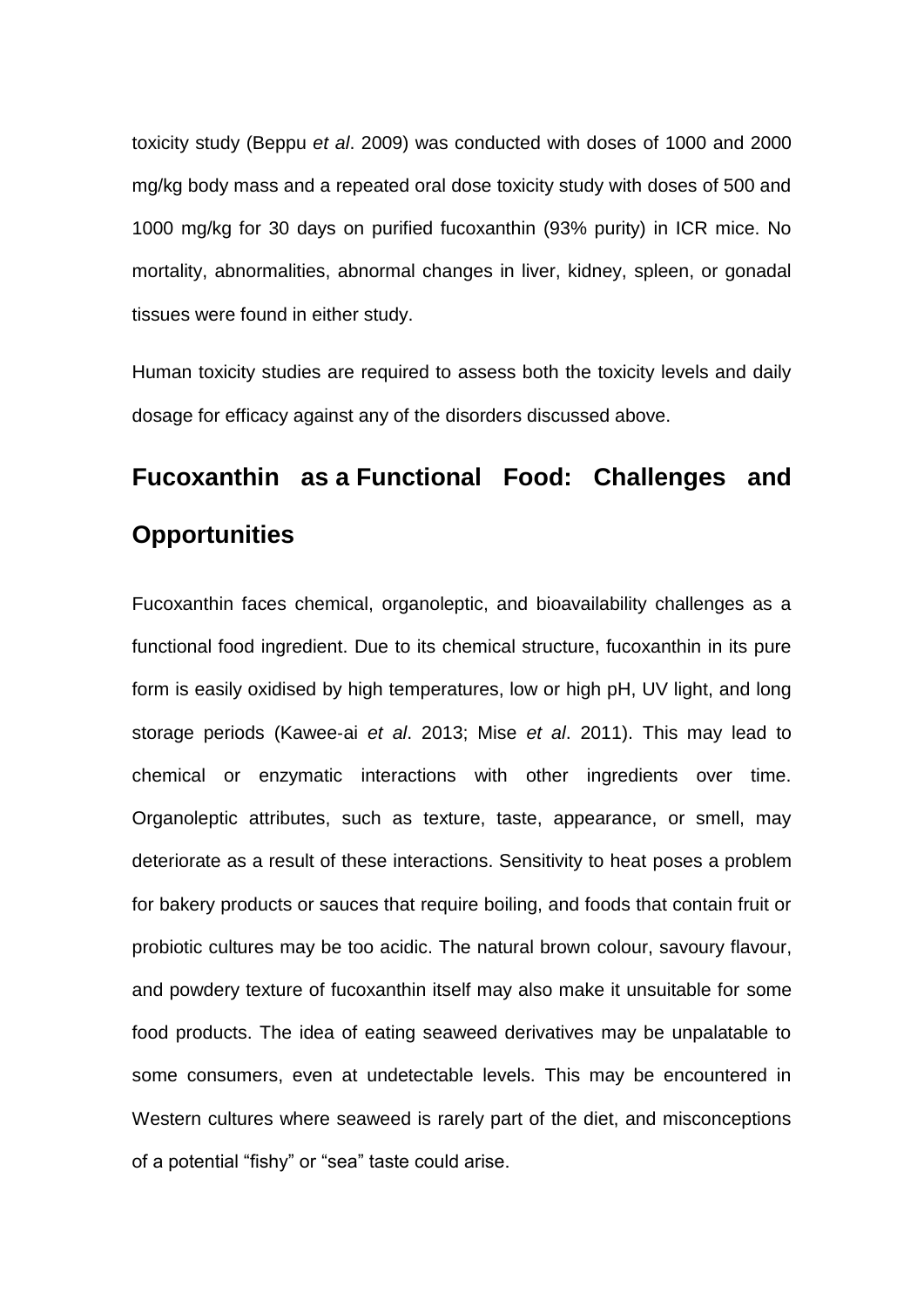Like other non‐polar pigments, such as chlorophyll and lycopene, fucoxanthin is insoluble in water. Incorporation into water‐based beverages or sauces would require emulsification or dispersion in appropriate colloids (Socaciu 2007). The lipid‐soluble nature of fucoxanthin also affects its bioavailability in mammals (Sangeetha *et al*. 2010). Fucoxanthin is metabolised in the intestine into fucoxanthinol by cholesterol esterase and lipase, then converted to amarouciaxanthin A in the liver (Bagchi and Preuss 2012; Dominguez, 2013). The presence of some form of dietary lipid is required when fucoxanthin is consumed for solubility and absorption (Peng *et al*. 2011). Another consideration for fucoxanthin as a functional food is the high cost, due to the energy required for the extraction and freeze‐drying process (Billakanti *et al*. 2013) and the lack of an artificial synthesis method for fucoxanthin. Seasonal variations in fucoxanthin nutritional content (Fung *et al*. 2013) could also affect health claims and nutritional efficacy.

Despite these potential hurdles, fucoxanthin has several intrinsic, beneficial properties. Fucoxanthin, along with other carotenoids such as astaxanthin, is a more powerful antioxidant than many other natural and synthetic antioxidants (Miyashita and Hosokawa 2007). Using chemiluminescence detection, Nishida *et al*. (2007) reported that fucoxanthin had stronger singlet oxygen‐quenching activities than ascorbic acid, α‐tocopherol, quercetin, resveratrol, (‐)‐ epigallocatechingallate, lutein, lycopene, gallic acid, pyrocatechol, α‐lipoic acid, and the synthetic antioxidant butylated hydroxytoluene. Consumer awareness and interest in naturally antioxidant‐rich foods have grown in recent years (Kim 2013; Rodrigues *et al*. 2012). Seaweed extracts such as carrageenan, alginate,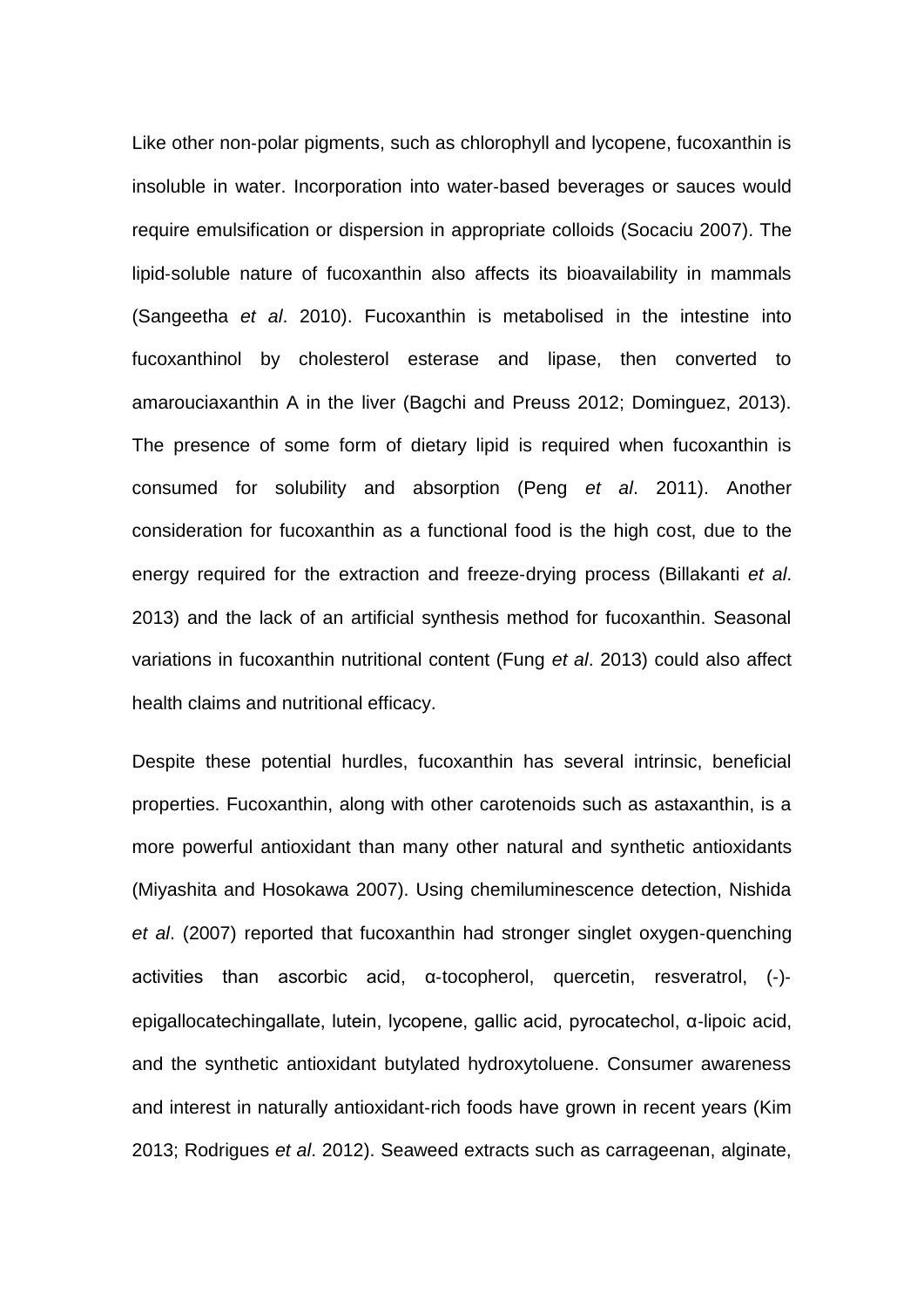and other hydrocolloids are already accepted by consumers as widely used ingredients in the food, pharmaceutical, and cosmetic industries (Venugopal 2011). Marine‐derived functional foods such as fucoxanthin have the potential to be marketed as a more potent and sustainable alternative to many natural and synthetic antioxidants, particularly in countries such as Japan, China, and Korea, where seaweed is a common part of the diet. Fucoxanthin is also Kosher, Halal, and suitable for vegetarians and vegans.

As discussed later in this chapter, little has been reported in peer‐ reviewed journals regarding the use of fucoxanthin as a functional ingredient. Most fucoxanthin research has focused on medical rather than functional food applications. However, a study conducted by Prabhasankar *et al*. (2009) at the Central Food Technological Research Institute, Mysore, in India reported the successful addition of fucoxanthin and fucosterol as a constituent of wakame (*Undaria pinnatifida*) powder extract into semolina (wheat)‐based pasta. Fucosterol is a structural component of algal lipid membranes which has been shown to have antioxidant, anticancer, antidiabetic, and hepatoprotective properties in animal trials (Alasalvar *et al*. 2011; Jung *et al*. 2013; Lee *et al*. 2003). Prabhasankar *et al*. (2009) investigated the effect of different percentage additions of wakame powder on the sensory, cooking, nutritional, and biofunctional quality of pasta. Blends of semolina and seaweed were combined by replacement method in ratios of (semolina/wakame, w/w) 100:0, 95:5.0, 90:10, 80:20, and 70:30. In sensory analysis of taste, mouth‐feel, appearance, and strand quality, 15 semi‐trained panellists, who were regular consumers of wakame, found no significant ( $P > 0.05$ ) or discernible organoleptic differences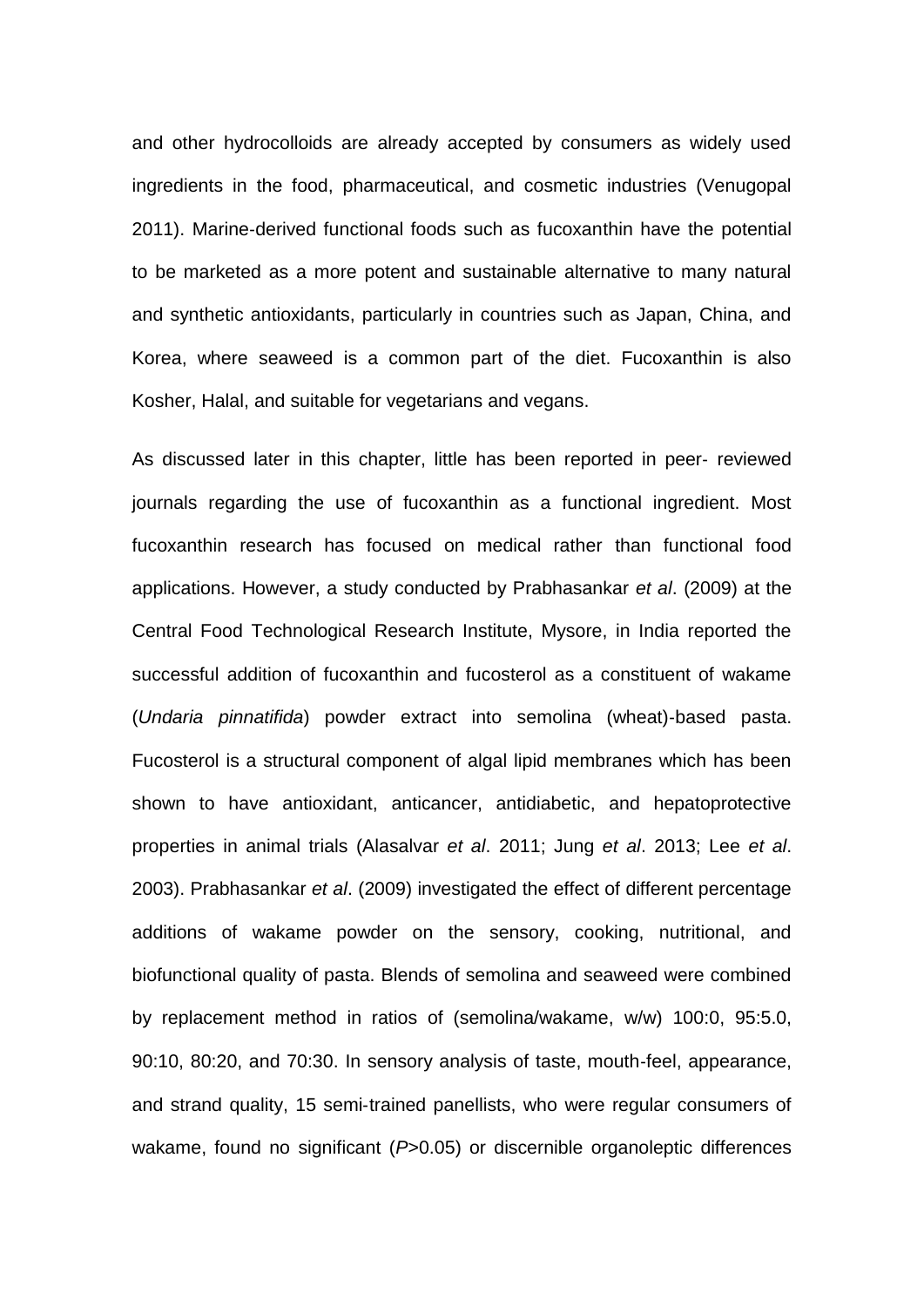between the control and the wakame pasta up to 10% total ingredient mass, with acceptance decreasing after 10% up to 20% wakame content. Above 20%, panellists reported saltiness and a seaweed taste. Since wakame is composed of other components such as polysaccharides, proteins, lipids, and minerals, 10% wakame, in this study, equated to 0.04 mg/g (DW) of fucoxanthin and 1.25 mg/g (DW) of fucosterol of the dry ingredient portion. HPLC analysis of the pasta after processing/ kneading, and after cooking (25g of raw pasta in 250mL boiling water for 8 min) showed a loss of less than 10% for both fucoxanthin and fucosterol. The authors hypothesised that this remarkable preservation occurred due to stability of fucoxanthin/fucosterol in the protein matrix of gluten. To the authors' knowledge, the stability of fucoxanthin in a food system has not been reported in any other studies. To date, these lab‐scale pilots have not been reported as developed to commercial scale.

A recent Irish study reported the successful incorporation of ethanol and water extracts of *Fucus vesiculosus* and *Ascophyllum nodosum*, at 0.25% and 0.50%, into yoghurt and fluid milk (O'Sullivan 2013). The fucoxanthin content of the seaweed extracts was not reported. However, it is probable that both contained fucoxanthin, due to its presence being widely reported in both species and their extracts (Stengel and Dring 1998; Zaragozá *et al*. 2008). Sensory analysis found that overall acceptability of the yoghurts was governed by appearance and flavour, with the 100% water extract of *A*. *nodosum* having the greatest panel preference and least yellowness. Overall acceptability of the milk was governed by perception of a fishy flavour. Again, the 100% water extract of A. nodosum (0.50% addition) was found to be the most acceptable in terms of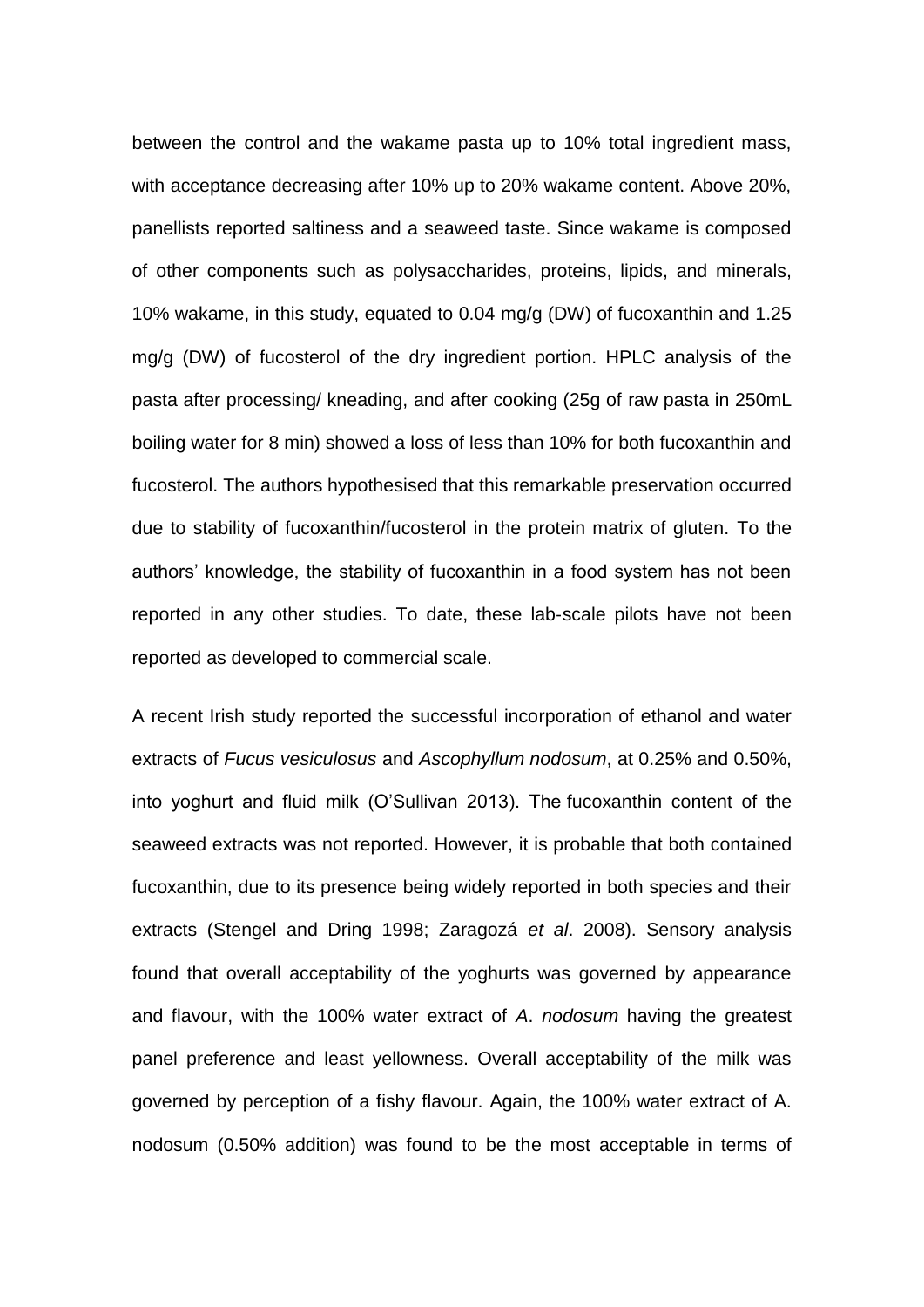taste, and the least green/yellow. *In vitro* antioxidant analysis found no deterioration of antioxidant activity, shelf‐life, or pH in the seaweed‐ supplemented milk and yoghurt formulations.

Fucoxanthin, like many natural food extracts, is widely available wholesale online from many companies, primarily based in China. It is sold in the form of dried seaweed extract, generally from wakame or kombu, with stated percentages of fucoxanthin purity ranging from 10% to 98%. Price ranges widely, from less than \$1 to \$2000 per gram, as do claims of purity and certification (Alibaba 2015; Kyndt and d'Silva 2013).

However, in Japan, a government-certified functional food ingredient has recently been commercially developed from kombu (*Saccharina japonica*) containing 1–5% fucoxanthin. The powder and oil products contain only cyclodextrin, or triglyceride, in addition to the kombu extract, and natural tocopherol. Stability testing of the products found the fucoxanthin fraction to be thermostable up to 80 °C for 1 hour, and stable in solution from pH 3.0 to 10.0, with the greatest loss being 6% after 1 week at pH 3.0. The addition of the antioxidant preservative tocopherol to the products is most likely the stabilising factor in this case. The triglyceride and cyclodextrin may also offer a protective matrix for the fucoxanthin, combined with photo‐protective, vacuum packaging. The powder and oil products were reported to have been successfully incorporated into beverages, cakes, shortbread, puffed rice biscuits, spreads, and potato snacks. However, the percentage of fucoxanthin extract used was not specified, nor have any sensory evaluation results been published to date (Oryza 2015).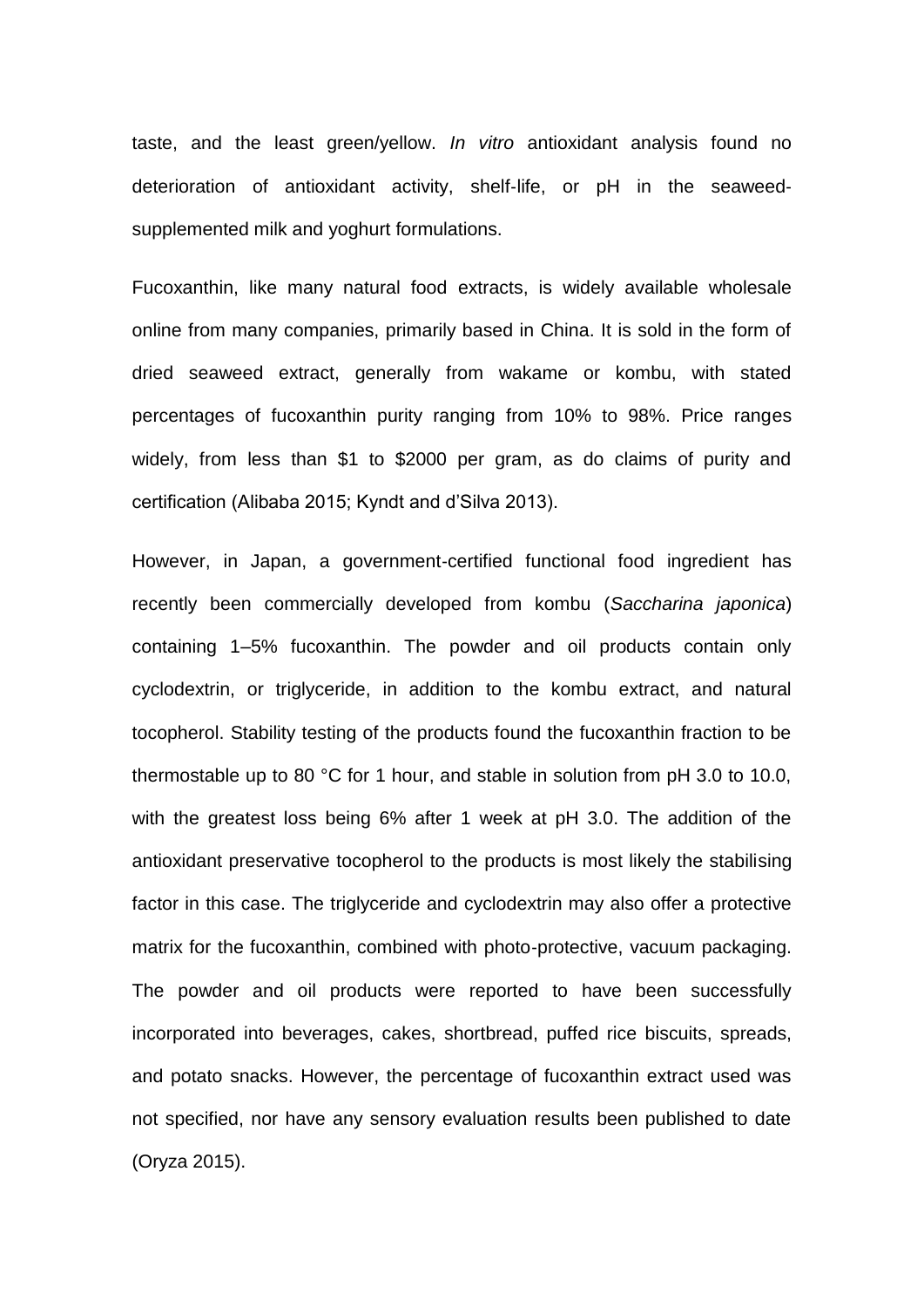Outside Asia, in the USA, a project was initiated in 2010 by the Research, Education, and Economics Information System of the Department of Agriculture and the National Institute of Food and Agriculture, Auburn University, Alabama, to optimise large‐scale fucoxanthin extraction from the diatom *Chaetoceros gracilis*. The effects of the extracts on energy balance in an animal model of obesity are being used to develop a functional food for the public health treatment of obesity to reduce the risk of developing cardiovascular disease, type 2 diabetes, and some forms of cancer. The project intends the functional food industry to be the immediate beneficiary of the study, but also aims to target the wider food industry, nutritionists, scientists, and engineers (United States Department of Agriculture 2015). There have been no publications from the project to date.

This significant project, in the country with the highest global rates of obesity, along with the success of the pasta study and Japan's government‐sponsored development of stable oil‐ and water‐soluble fucoxanthin products, is very encouraging for further exploration of fucoxanthin as a functional food ingredient on a large commercial scale.

## **Approaches to Overcome Adverse Reactions**

## **in Functional Food Models**

#### **Micro and Nanoencapsulation**

The principal obstacles to the incorporation of fucoxanthin in a food or beverage matrix are water insolubility, pH instability, sensitivity to oxidation, and impaired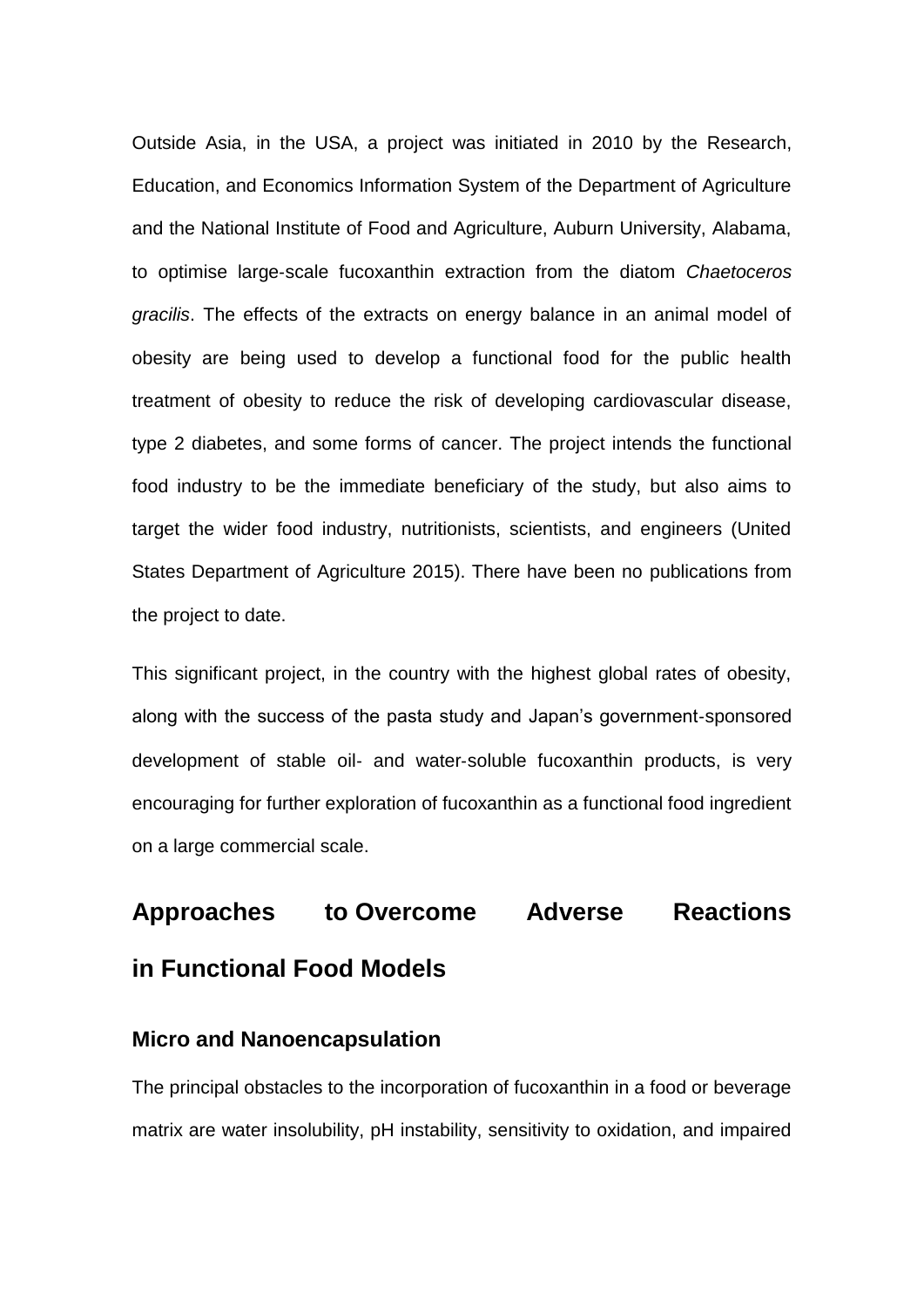bioavailability. These properties are an issue with existing food ingredients, such as other carotenoids and polyphenolic compounds, but can be overcome with various technologies and approaches. Microemulsions composed of a water phase, lipid phase, and an amphiphilic compound are widely used to combine lipid solutes, such as carotenoids, into a hydrophilic matrix for food and pharmaceutical purposes (de Campos *et al*. 2012).

Indrawati *et al*. (2015) encapsulated an acetone extract (primarily trans fucoxanthin) of Indonesian Sargassum species in maltodextrin and Tween 80 (~70:1). The Sargassum extract was combined with canola oil and homogenised in the water‐based maltodextrin/Tween 80 emulsion. After freeze drying, the fucoxanthin was found to be stable within the microencapsulates for 63 days at 28°C under inert atmosphere. Encapsulating fucoxanthin in this manner increases its suitability for incorporation into dried food products. Suhendra *et al*. (2012) succeeded in formulating a clear, stable, oil‐in‐water microemulsion for fucoxanthin, capable of delivering this hydrophobic antioxidant in aqueous food systems. Virgin coconut oil was used as the lipid phase with a combination of Tween 20, Tween 80, and Span 80 as non‐ionic surfactants. The ratios were oil:surfactants (3:17); oil + surfactants:water (35:65); Tween 80:Tween 20:Span 80 (92.0:2.5:5.5). The microemulsion remained stable after exposure to pH 3.5–6.5, 105 °C for 5 hours, and centrifugation at 4500rpm for 30 minutes. Quan *et al*. (2013) reported a water‐ soluble fucoxanthin food application using fucoxanthin‐loaded microspheres, composed of a gum arabic/fish gelatin coacervate shell cross‐linked by tannic acid, with a solid lipid core of acetyl palmitate and canola oil. Wet and freeze‐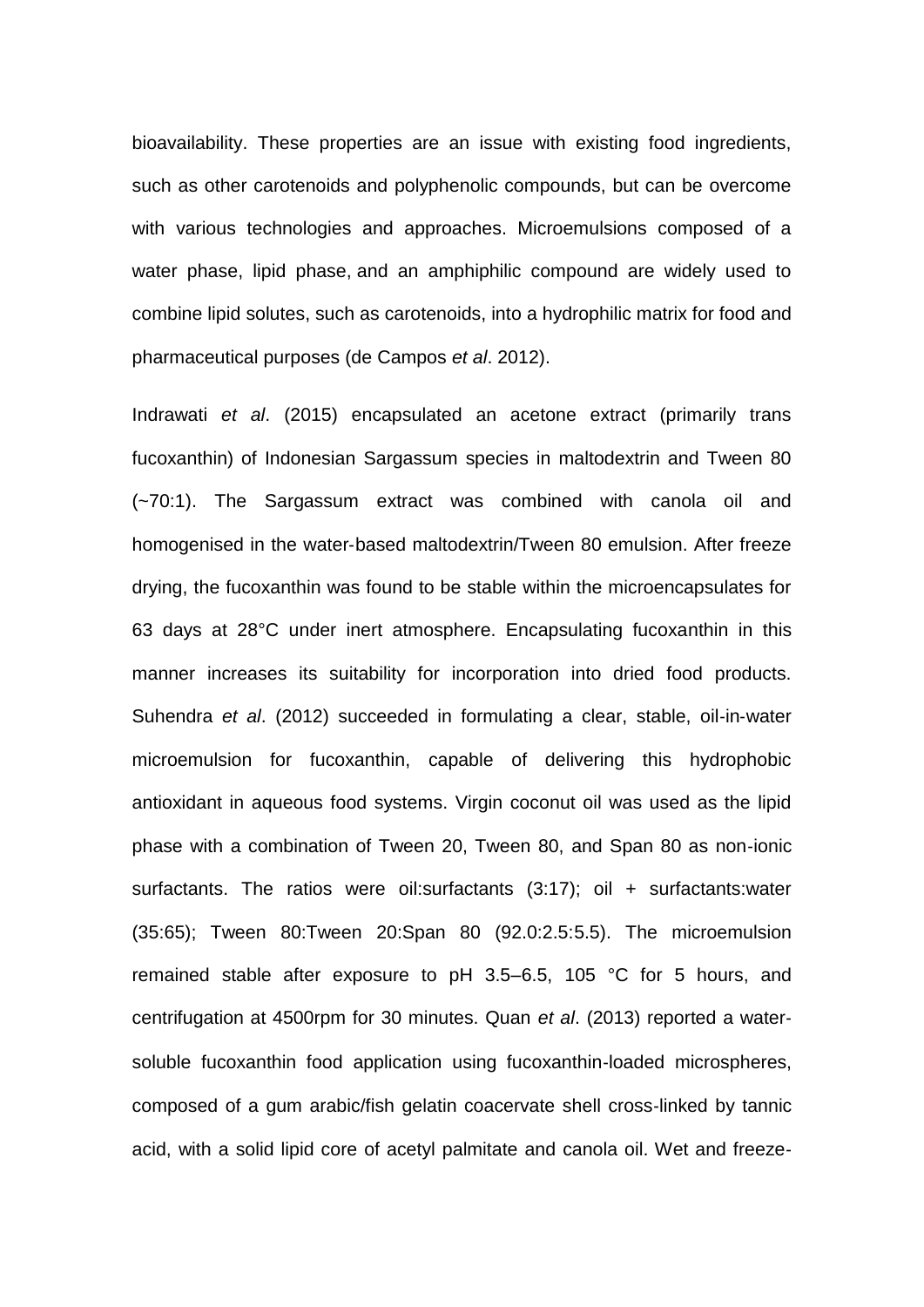dried forms of the solid lipid core microspheres were developed successfully. Stability of encapsulated fucoxanthin during long-term storage was significantly increased, as was sustained release in a simulated gastrointestinal environment.

Nanogels have been used extensively in the pharmaceutical industry to protect acid‐labile bioactive compounds from the acidic stomach environment before reaching the intestinal tract (Liechty *et al*. 2010; McClements *et al*. 2009a). This technology easily translates to functional food delivery. For example, the biological availability and stability of fucoxanthin were reported to have significantly increased after encapsulation with chitosan-sodiumtripolyphosphate‐glycolipid nanogels, prepared by ionic gelation (Ravi and Baskaran 2015). The authors were inspired by a study (Gorusupudi and Baskaran 2013) reporting the improved bioavailability of a similar compound, lutein, in mice, by solubilising the extract first in the glycolipid fraction of wheat germ oil. Apart from protecting the core material (fucoxanthin) against degradation, encapsulation prevents reactions with other ingredients (McClements *et al*. 2009b), and any seaweed flavour or brown colour is prevented from leaching into the food.

### **Current Trends in Fucoxanthin Research**

Most extraction methods currently practiced are based on the utilisation of organic acids and solvents to break down the cell walls of seaweed or microalgae. Current trends are leaning towards greener chemical or physical extraction methods.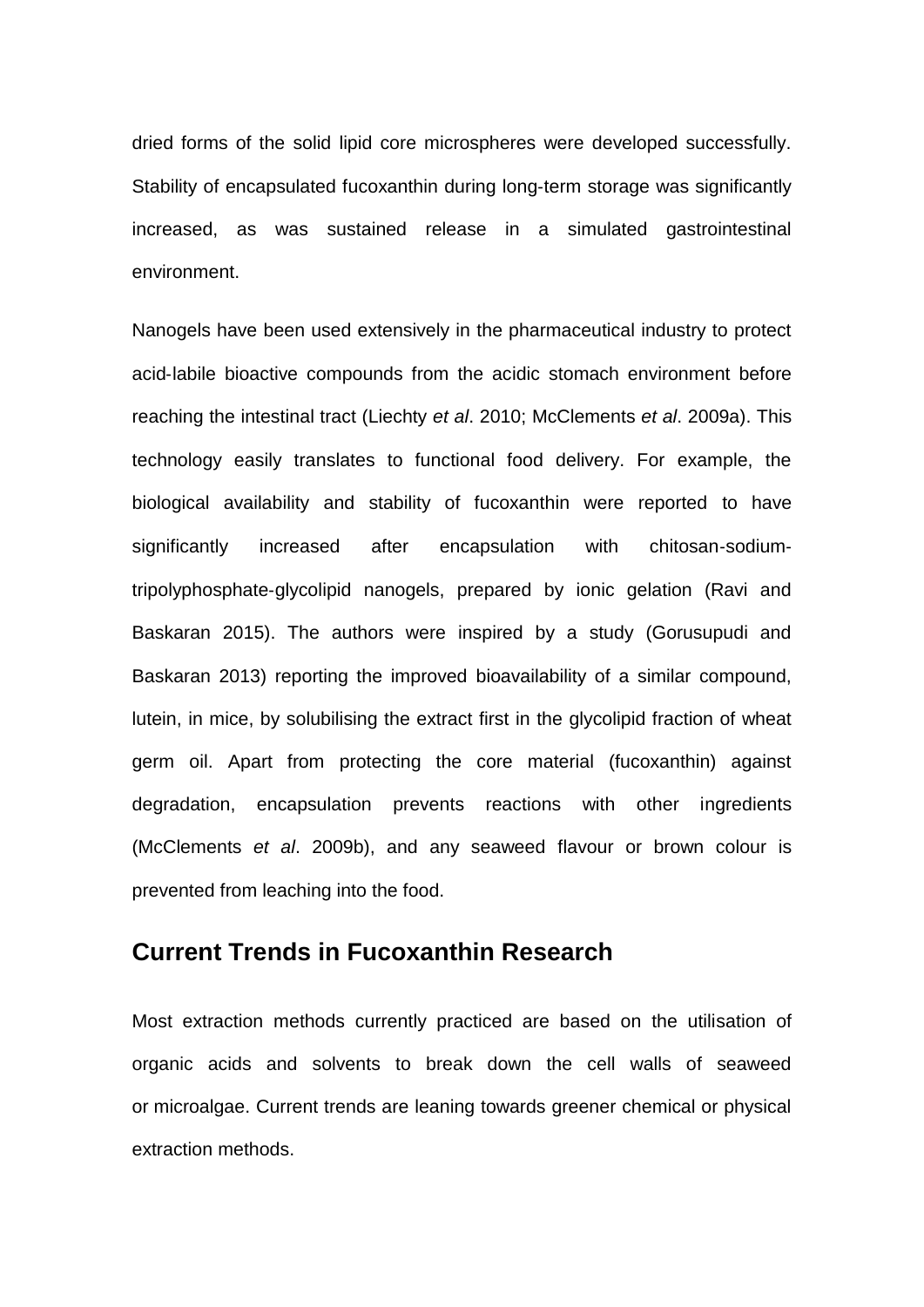#### **Green Extraction Technologies**

#### **Pressurised Liquid Extraction**

Shang *et al*. (2011) utilised pressurised liquid extraction with ethanol to optimise fucoxanthin yields from the seaweed Eisenia bicyclis. A yield of 0.39 mg/g was achieved with 90% ethanol, 110°C, 1500 psi, for 5 minutes of extraction static time. This was close to the predicted statistical experimental yield of 0.42 mg/g. Supercritical Carbon Dioxide Extraction Supercritical carbon dioxide extraction is another green chemical method with potential for commercial seaweed applications. Sivagnanam *et al*. (2015) extracted fucoxanthin from the brown seaweeds *Sargassum horneri* and *Saccharina japonica* using supercritical CO<sub>2</sub> with ethanol as a co-solvent (SC-CO<sub>2</sub>E) for 2 hours at 45 °C in a semi-batch flow extraction process. SC‐CO2E extraction yield of fucoxanthin from *S*. *horneri* was 0.77 mg/g, compared to only 0.71 mg/g from traditional acetone- methanol extraction. SC‐CO2E extraction fucoxanthin yield from *S*. *japonica* was 0.41 mg/g, close to the acetone‐methanol extraction yield of 0.48 mg/g. An *in vitro* hydrogen peroxide scavenging antioxidant activity assay showed the  $SC\text{-}CO<sub>2</sub>E$ fucoxanthin extracts from *S*. *horneri* and *S*. *japonica* had significantly greater activity, or maximal inhibitory concentration ( $IC_{50}$  value), than acetonemethanol, hexane, or ethanol extracts. The  $IC_{50}$  values of the SC-CO<sub>2</sub>E extracted S. horneri fucoxanthin (686 µg/mL) and *S*. *japonica* (600 µg/mL) were significantly greater than that of an ascorbic acid standard (448 µg/mL). SC‐ CO<sub>2</sub>E fucoxanthin extracts from both species were also found to exert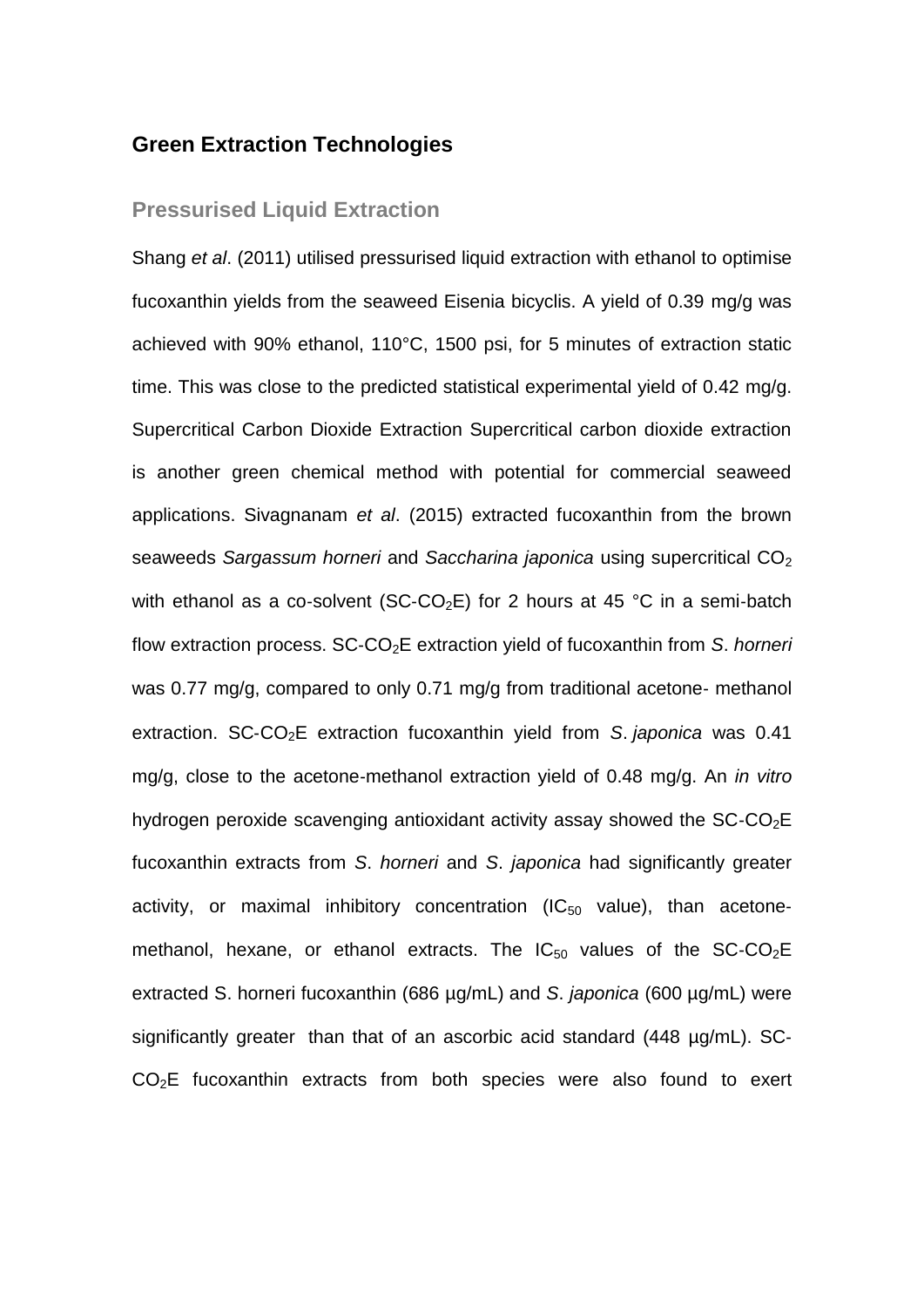angiotensin I‐converting enzyme inhibitory effects *in vitro* comparable with those of the acetone‐methanol extract.

Quitain *et al*. (2013) used supercritical carbon dioxide extraction with *Undaria pinnatifida*, combined with a microwave pre-treatment, to disrupt the cell membrane. Yields equivalent to 80% of those obtained with traditional solventbased methods were reported using 40MPa, for 180 minutes, at 40 °C, without producing any chemical waste. Roh *et al*. (2008) extracted fucoxanthin and polyphenols from *Undaria pinnatifida* using supercritical carbon dioxide, with ethanol as a co‐solvent. However, fucoxanthin yields were significantly lower than those obtained with solvent extracts, ranging from 0.00048 to 0.00753 µg/g. Optimum supercritical extraction was achieved after 50 minutes with a flow rate of 28.17 g  $CO<sub>2</sub>/min$ , 2 mL/min ethanol, at a pressure of 200 bar, and a temperature of 323 K (49.85°C). Subramanian *et al*. (2013) optimised a novel, ultrasound‐assisted extraction method, using *Sargassum muticum*. Fucoxanthin yields of 0.613 mg/g were reported with optimum parameters of 70% ethanol, at 80 °C, for 10 minutes, at an amplitude of 78 W, with a solid to solvent ratio of 1:5 w/v g/mL.

#### **Microwave-Assisted Extraction**

Xiao *et al*. (2012) developed a rapid (75 minute) microwave‐assisted extraction method combined with high-speed counter-current chromatography, with a twophase solvent system of hexane‐ethyl acetate‐ethanol‐water (5:5:6:4, v/v/v/v). Fucoxanthin yields close to those of traditional methods were obtained from *Saccharina japonica* (0.83 mg/g), *Undaria pinnatifida* (1.09 mg), and *Sargassum*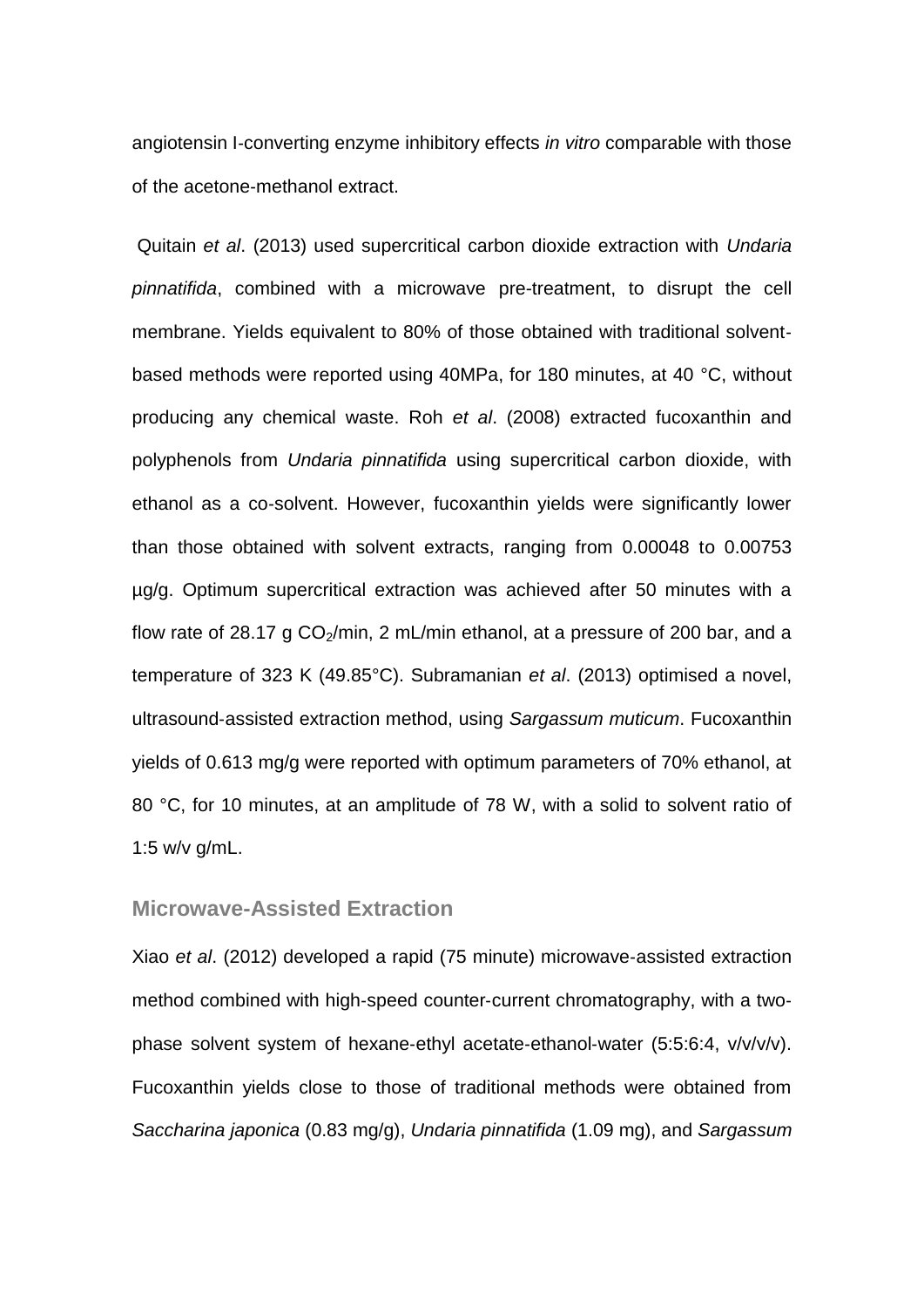*fusiforme* (0.20 mg/g). HPLC showed the extracts to have a minimum purity of 90%.

#### **Enzymatic Extraction**

Fucoxanthin extraction through the application of targeted enzymes, such as cellulases, has the potential to increase yield and safety. The presence of branched, sulphated, or complex polysaccharides, such as alginate and laminarin, in algal cell walls limits the efficiency of classic extraction methods (Kim 2011c; Kim and Chojnacka 2015). Enzymolysis, i.e., the hydrolysis (of cell wall polysaccharides) with enzymes, should, in theory, aid in degradation of the wall and release of the pigment-containing chloroplasts within. Enzyme-assisted extraction has already been used successfully to increase carotenoid yields from terrestrial plants, such as lycopene from tomatoes. Zuorroa *et al*. (2011) reported an 8 to18‐fold increase in lycopene yield from tomato processing waste (skins) in pectinase and cellulase pre-treated samples, compared to hexane extraction alone. Barzana *et al*. (2002) reported a similar result for the extraction of carotenoids (primarily lutein) from marigold flowers. Typically, as much as 50% of total carotenoid yield is lost in the traditional drying and hexane extraction of marigold flowers. A pre-treatment of Pectinex, Viscozyme, Neutrase, Corolase, and HT‐Proteolytic commercial enzymes was used to significantly reduce the volume of hexane required, and completely eliminate the drying and silage steps that cause degradation of the carotenoids. Carotenoid yields of ≥85% were recovered from the marigold flowers in simple stirring vessels. Barzana *et al*. (2002) hypothesised that if cost were no barrier,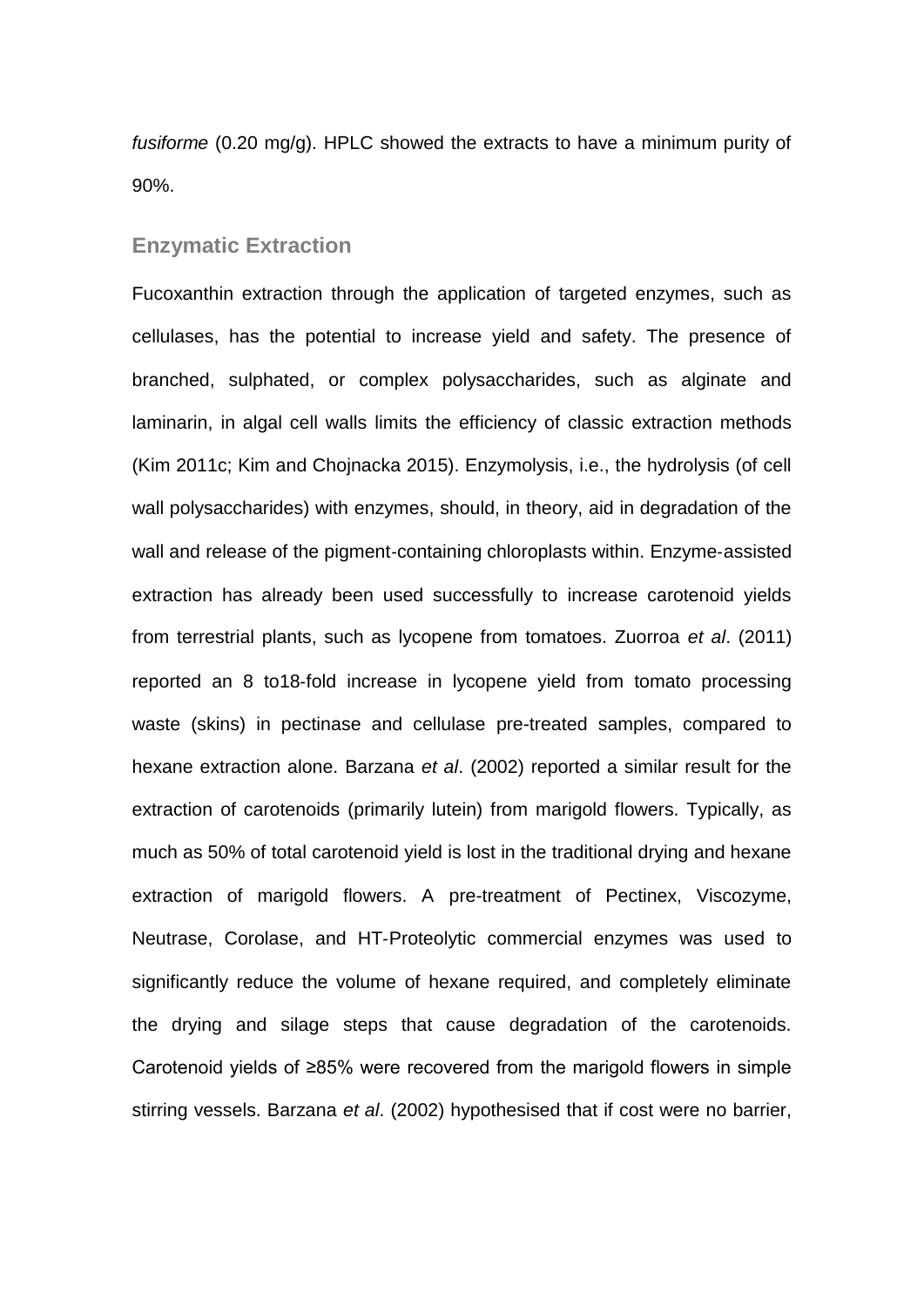the hexane could be omitted entirely, and enzymes alone, with the correct parameters, would achieve the same yield.

In the extraction of algal bioactives such as antioxidants, polysaccharides, carotenoids, and polyphenols, the use of enzymes has shown significant potential as a viable alternative, or addition, to pure solvent methods (Je *et al*. 2009; Rhein‐Knudsen *et al*. 2015; Wijesinghe and Jeon 2012). Heo *et al*. (2005) extracted water‐soluble antioxidant compounds from *Sargassum*, *Ecklonia*, *Ishige*, and *Schytosiphon* genera using proteases (Neutrase, Protamex, Alcalase, Flavourzyme, and Kojizyme) and carbohydrate‐ degrading enzymes (Celluclast, Viscozyme, AMG, Ultraflo, and Termamyl). *In vitro* hydrogen peroxide scavenging activity assays showed the majority of the enzyme extracts had significantly greater activity than the commercial synthetic antioxidants α‐ tocopherol, butylated hydroxyanisole (BHA), and butylated hydroxytoluene (BHT). For example, the hydrogen peroxide scavenging activity of Ultraflo‐ extracted *Sargassum horneri* was 92.69%, and Kojizyme‐extracted *Ishige okamurae* 96.27%, compared to only 50.32% for BHT, 67.37% for BHA, and 64.11% for α‐tocopherol.

Ko *et al*. (2010) significantly increased the antioxidant activity of *Sargassum coreanum* extracts using Celluclast and Neutrase commercial enzymes. Celluclast is a cellulase derived from the fungus *Trichoderma reesei* which hydrolyses (1,4)‐β‐D‐glucosidic linkages in cellulose and other β‐D‐glucans, forming cellobiose glucose and other glucose polymers (Sigma-Aldrich 2015b). Neutrase is a metalloprotease derived from *Bacillus amyloliquefaciens*. Similar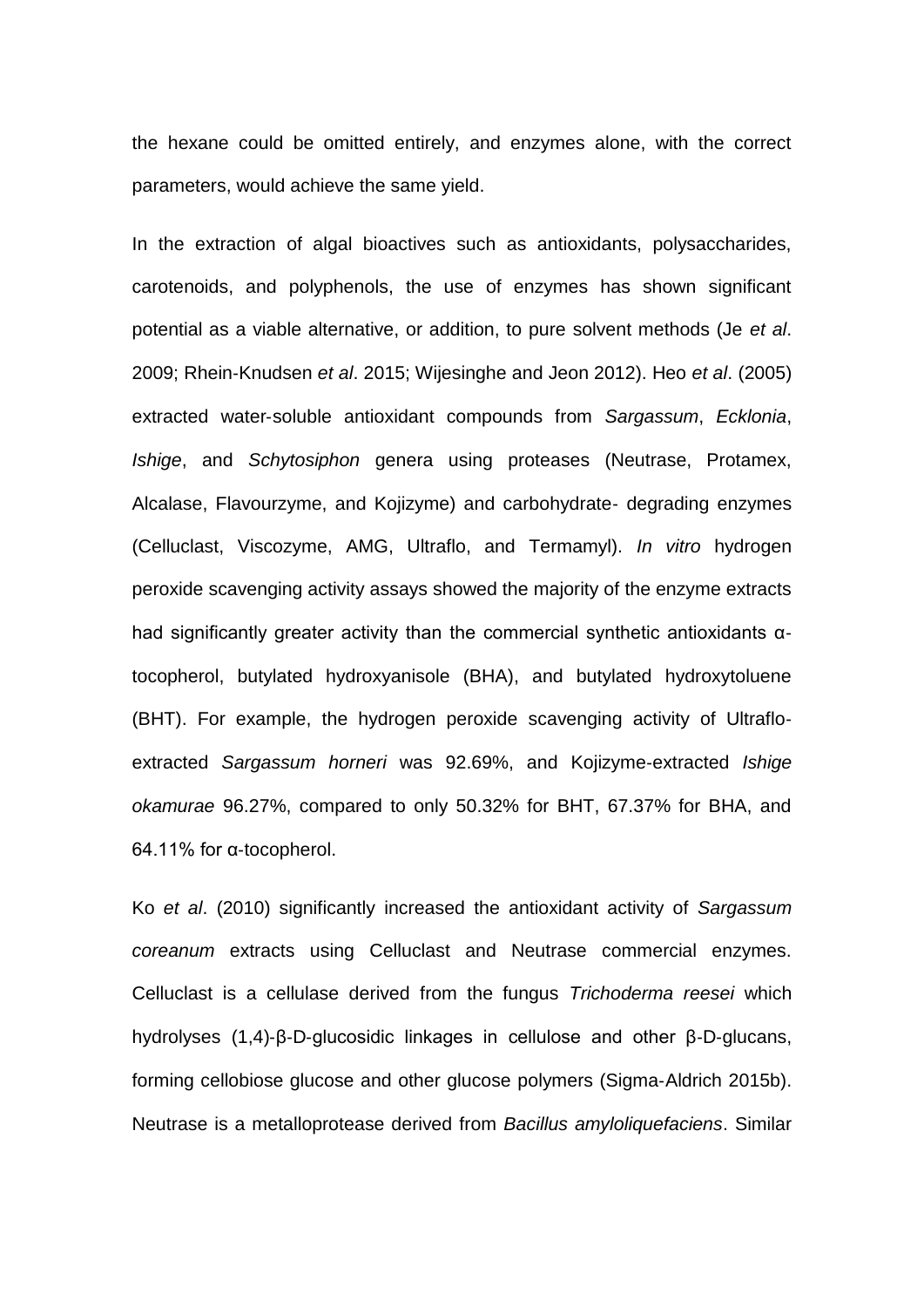to thermolysin, it hydrolyses proteins into peptides (Nagodawithana and Reed 2013). The *S*. *coreanum* Neutrase and Celluclast extracts had significantly greater DPPH and hydrogen peroxide radical scavenging activities compared to eight other proteases and cellulases studied. The *S. coreanum* extracts were screened for cancer cell inhibition and found to suppress the growth of HL‐60 cells through apoptosis (Ko *et al*. 2012). Ahn *et al*. (2012) reported obtaining antioxidant‐rich extracts from the chlorophyte (green alga) *Enteromorpha prolifera* using the protease Protamex and the carbohydrase mix Viscozyme. The extracts contained up to 8.4 mg/g total flavonoids and 4.5 mg/g total polyphenols. Other *E*. *prolifera* extracts were produced using Flavourzyme, an exopeptidase that hydrolyses N-terminal peptide bonds, and Promozyme, a pullulanase (α‐dextrin endo‐1,6‐α‐glucosidase) derived from *Bacillus acidopullulyticus* (Mehta *et al*. 2012). The Flavourzyme and Promozyme extracts were found to have a significant angiotensin‐converting enzyme inhibitory effect at concentrations of 1.0 mg/mL. No toxicity was exerted by any of the enzyme‐assisted extracts in RAW264.7 cell cytotoxicity tests.

Little has been published on the use of enzymes for fucoxanthin extraction specifically. Billakanti *et al*. (2013) reported a significant increase (9.3%) in fucoxanthin extraction yields from wakame (*Undaria pinnatifida*) using alginate lyase derived from *Flavobacterium multivorum* as a pre-processing step, followed by dimethyl ether and ethanol extraction, compared to untreated preprocessing. Optimum enzyme pre-treatment parameters were found to be 37 °C, for 2 hours, at pH 6.2, 5% (w/v) solids, with 0.05 wt% enzyme using continuous mixing. Centrifugation was used to separate hydrophilic hydrolysis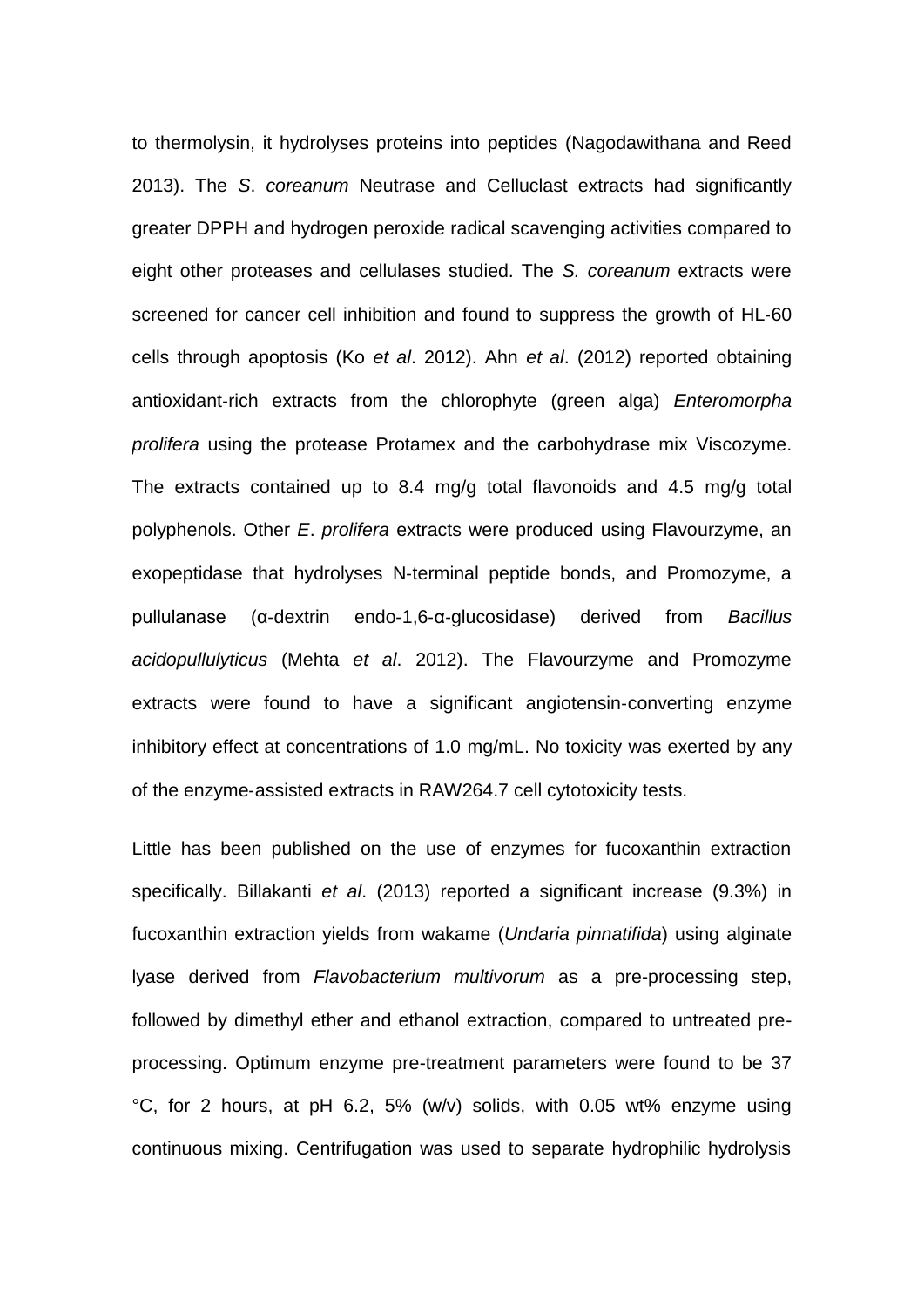products from the residual seaweed biomass. Alginate lyase, also known as mannuronate lyase, may have succeeded here where other enzymes have little effect due to its ability to catalyse the hydrolysis of alginate in the cell wall into smaller oligosaccharides, aiding extraction of fucoxanthin from the chloroplasts. Alginate lyase cleaves β‐(1‐4)‐D‐mannuronic bonds to yield oligosaccharides with 4-deoxy-α-L-erythro-hex-4-enopyranuronosyl groups at the non-reducing terminus (Sigma‐Aldrich 2015b). Enzymes such as cellulose, protease or pectinase cannot break the glycosidic bonds specific to the β‐D‐mannuronate in alginate polysaccharides that occur in macroalgae (Sho *et al*. 2010).

Currently, this research institute (Dublin Institute of Technology, Ireland) is screening a number of commercially available Irish seaweed species for their fucoxanthin content, using novel extraction technologies. The species under investigation include wild Atlantic wakame (*Alaria esculenta*), bladderwrack (*Fucus vesiculosus*), channelled wrack (*Pelvetia canaliculata*), knotted wrack (*Ascophyllum nodosum*), oarweed (*Laminaria digitata*), sea rod (Laminaria hyperborea), sea spaghetti (*Himanthalia elongata*), serrated wrack (*Fucus serratus*), furbellows (*Saccorhiza polyschides*), and sugar kelp (*Saccharina latissima*).

## **Conclusion**

Fucoxanthin is a bioactive compound found in one of the most prolific and sustainable organisms on the planet, alga (Mohamed *et al*. 2012; Werner *et al*. 2004). Its efficacy and potential in terms of health applications have been widely reported in clinical studies. However, further human clinical trials are necessary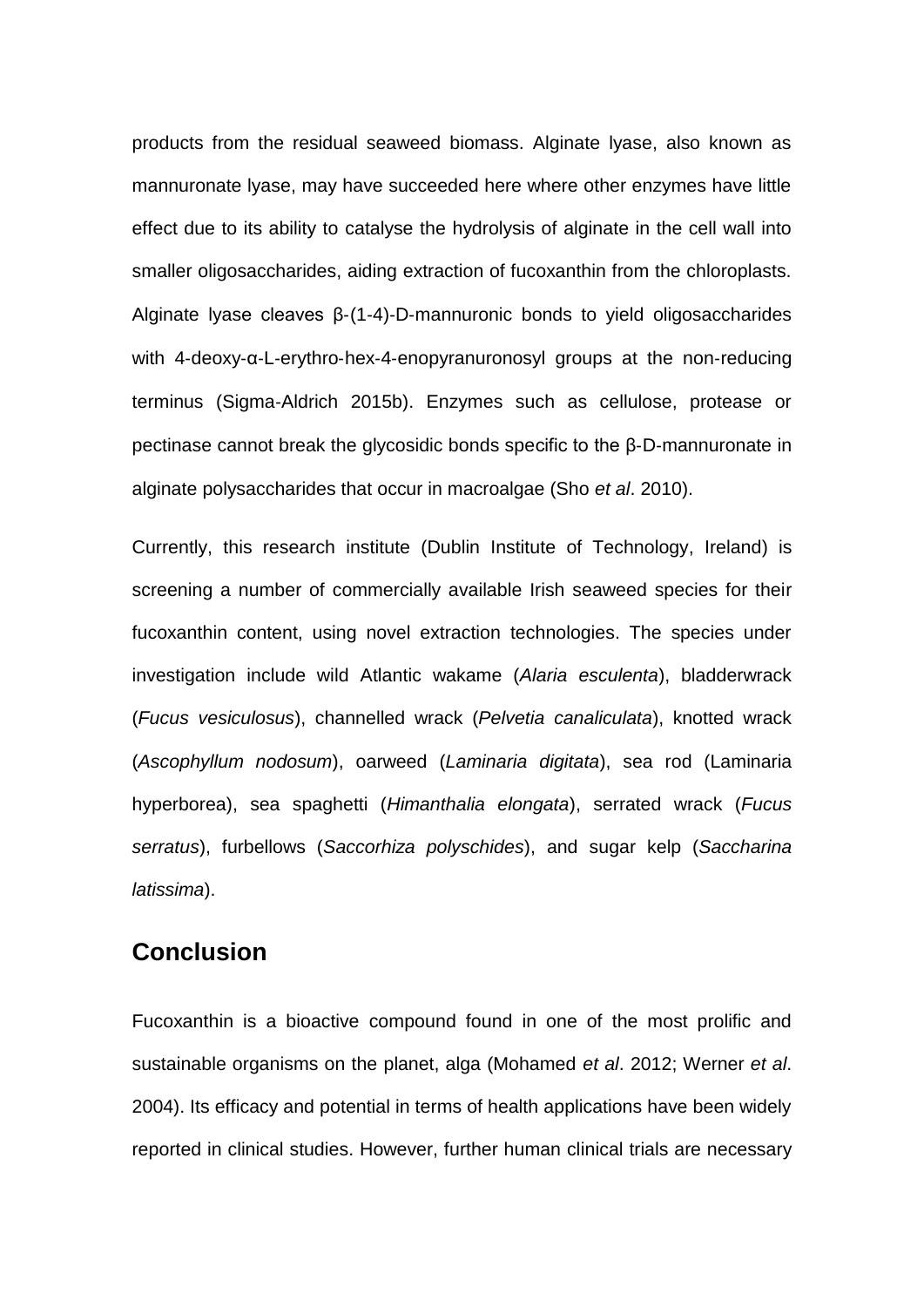to determine the safety and required daily dosage of fucoxanthin. Technical modifications, such as encapsulation, and sensory trials must be undertaken before fucoxanthin can be successfully utilised as a functional food ingredient. Factors to consider include solubility in the food matrix, organoleptic effects, stability, preservation against oxidation, consumer acceptability, bioavailability, and toxicity risk. The current, prohibitive cost of fucoxanthin must also be addressed. Possible solutions may include the development of more efficient and greener extraction technologies, which require shorter extraction times and less solvent, and have a more specific and higher extraction yield. The sustainability of potential seaweed cultivars must be assessed before large‐ scale harvesting, to ensure the preservation of this precious marine resource.

© 2018 John Wiley & Sons Ltd. Published 2018 by John Wiley & Sons Ltd.

## **References**

- Abidov, M., Ramazanov, Z., Seifulla, R. and Grachev, S. (2010) The effects of Xanthigen in the weight management of obese premenopausal women with non‐alcoholic fatty liver disease and normal liver fat. *Diabet. Obesity Metab.*, 12: 72.
- Ahn, C.B., Park, P.J. and Je, J.Y. (2012) Preparation and biological evaluation of enzyme‐assisted extracts from edible seaweed (*Enteromorpha prolifera*) as antioxidant, anti‐acetylcholinesterase and inhibition of lipopolysaccharide‐induced nitric oxide production in murine macrophages. *Int. J. Food Sci. Nutr.*, 63(2): 187–93.
- Alasalvar, C., Miyashita, K., Shahidi, F. and Wanasundara, U. (2011) *Handbook of Seafood Quality, Safety and Health Applications*. Hoboken: John Wiley and Sons.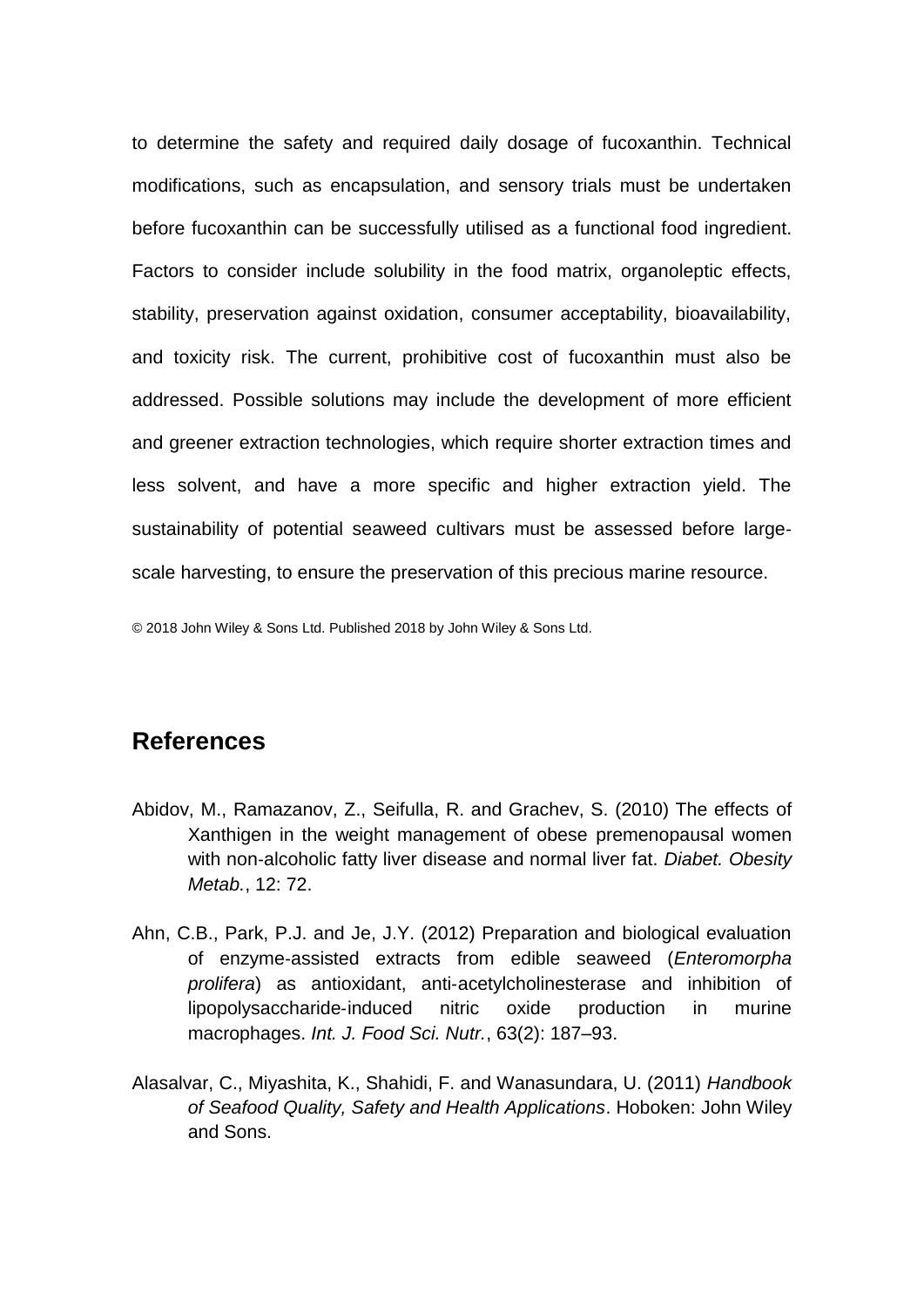Alibaba (2015) *Fucoxanthin Manufacturers and Suppliers Directory*. Available at: www.alibaba.com/products/F0/extract\_fucoxanthin.html?spm=a2700.772 4838.0.0.9B9Vz (accessed 27 April 2017).

- Bagchi, D. and Preuss, H.G. (2012) *Obesity: Epidemiology, Pathophysiology, and Prevention*, 2nd edn. Boca Raton: CRC Press.
- Barzana, E., Rubio, D., Santamaria, R.I. et al. (2002) Enzyme‐mediated solvent extraction of carotenoids from marigold flower (*Tagetes erecta*). *J. Agric. Food Chem.*, 50: 4491–4496.
- Beppu, F., Niwano, Y., Tsukui, T., Hosokawa, M. and Miyashita, K. (2009) Single and repeated oral dose toxicity study of fucoxanthin (FX), a marine carotenoid, in mice. *J. Toxicol. Sci.*, 34(5): 501–510.
- Billakanti, J.M., Catchpole, O., Fenton, T. and Mitchell, K. (2013) Enzyme‐ assisted extraction of fucoxanthin and lipids containing polyunsaturated fatty acids from *Undaria pinnatifida* using dimethylether and ethanol. *Process Biochem.*, 48: 1999–2008.
- Brodie, J. and Lewis, J. (2007) *Unravelling the Algae: The Past, Present, and Future of Algal Systematics*. Systematics Association Special Volumes. Boca Raton: CRC Press.
- Campbell, S.J., Bite, J.S. and Burridge, T.R. (1999) Seasonal patterns in the photosynthetic capacity, tissue pigment and nutrient content of different developmental stages of *Undaria pinnatifida* (Phaeophyta: Laminariales) in Port Phillip Bay, south‐eastern Australia. *Botan. Mar.*, 42: 231–241.
- Cavalier‐Smith, T. and Chao, E. (2006) Phylogeny and megasystematics of phagotrophic heterokonts (kingdom Chromista). *J. Mol. Evol.*, 62(4): 388–420.
- Chemspider (2015) *Fucoxanthin*. Available at: http://www.chemspider.com/Chemical‐Structure.21864745.html (accessed 22 April 2017).
- Dai, J., Kim, S.M., Shin, I.S. et al. (2014) Preparation and stability of fucoxanthin‐loaded microemulsions. *J. Indust. Eng. Chem.*, 20(4): 2103– 2110.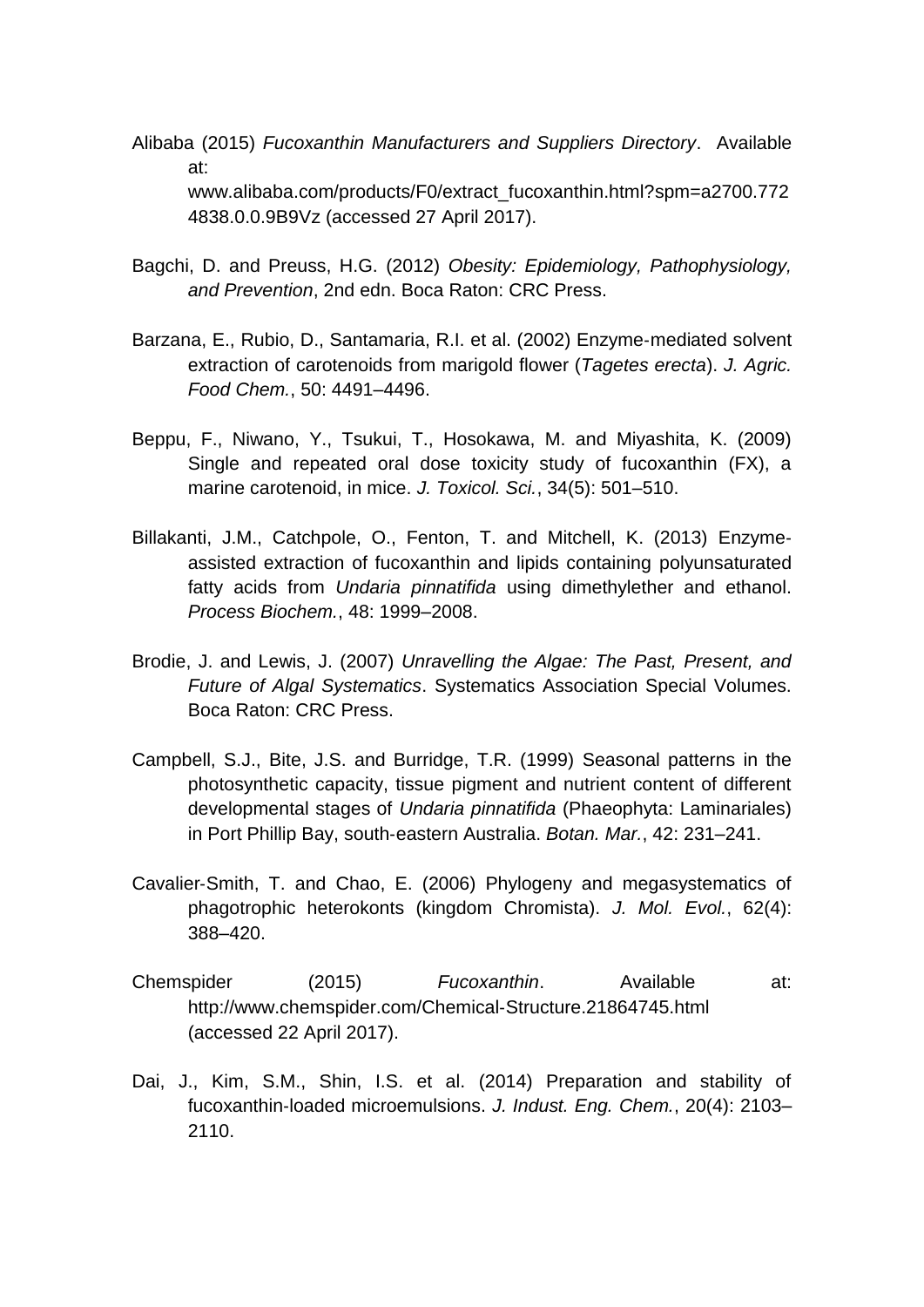- Dandona, P., Aljada, A., Chaudhuri, A., Mohanty, P. and Garg, R. (2005) Review. Metabolic syndrome: a comprehensive perspective based on interactions between obesity, diabetes, and inflammation. *Circulation*, 111(11): 1448–1454.
- De Campos, V., Ricci-Junior, E. and Mansur, C. (2012) Nanoemulsions as delivery systems for lipophilic drugs. *J. Nanosci. Nanotechnol.*, 12(3): 2881–2890.
- Di Valentin, M., Meneghin, E., Orian, L. et al. (2013) Triplet–triplet energy transfer in fucoxanthin‐chlorophyll protein from diatom *Cyclotella meneghiniana*: insights into the structure of the complex. *Biochim. Biophys. Acta Bioenerget.*, 1827(10): 1226–1234.
- Dominguez, H. (2013) *Functional Ingredients from Algae for Foods and Nutraceuticals*. Cambridge: Woodhead Publishing. D'Orazio, N., Gemello, E., Gammone, M.A., de Girolamo, M., Ficoneri, C. and Riccioni, G. (2012) Fucoxanthin: a treasure from the sea. *Marine Drugs*, 3: 604– 616.
- Englert, G., Bjornland, T. and Liaaen‐Jensen, S. (1990) 1D and 2D NMR study of some allenic carotenoids of the fucoxanthin series. *Magn. Reson. Chem.*, 28: 519–528.
- European Food Safety Authority (2009) Scientific opinion on the substantiation of health claims related to *Undaria pinnatifida* (Harvey) Suringar and maintenance or achievement of a normal body weight (ID 2345) pursuant to Article 13(1) of Regulation (EC) No 1924/2006. *EFSA J.*, 7(9): 1302.
- Fung, A. (2012) The fucoxanthin content and antioxidant properties of *Undaria pinnatifida* from Marlborough Sound, New Zealand. MAppSc thesis, Auckland University of Technology.
- Fung, A., Hamid, N. and Lu, J. (2013) Fucoxanthin content and antioxidant properties of *Undaria pinnatifida*. *Food Chem.*, 136: 1055–1062.
- Gammone, M.A. and d'Orazio, N. (2015) Anti‐obesity activity of the marine carotenoid fucoxanthin. *Marine Drugs*, 13(4): 2196–2114.
- Gorusupudi, A. and Baskaran, V. (2013) Wheat germ oil: a potential facilitator to improve lutein bioavailability in mice. *Nutrition*, 29(5): 790–795.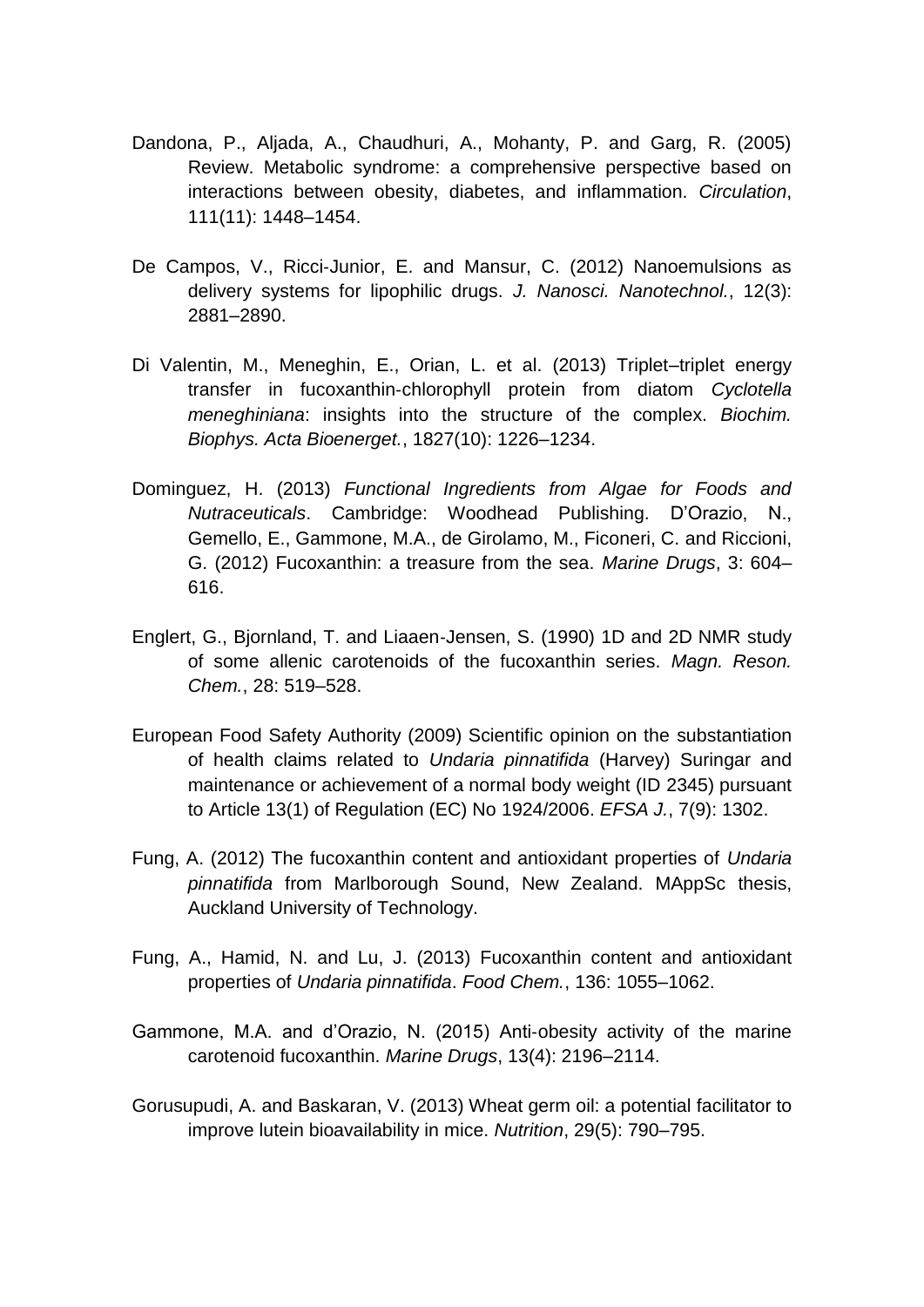Goss, R. and Jakob, T. (2010) Review. Regulation and function of xanthophyll cycle‐dependent photoprotection in algae. *Photosynth. Res.*, 106(1‐2): 103–122.

Ha, A.W., Na, S.J. and Kim, W.K. (2013) Antioxidant effects of fucoxanthin rich powder in rats fed with high fat diet. *Nutr. Res. Pract.*, 7(6): 475–480.

- Haugan, J. and Liaaen‐Jensen, S. (1994) Algal carotenoids 54. Carotenoids of brown algae (*Phaeophyceae*). *Biochem. Systemat. Ecol.*, 22(1): 31–41.
- Health Products Regulatory Authority (2015) *Herbal Medicines*. Available at: www.hpra.ie/homepage/medicines/regulatory-information/medicinesauthorisation/herbal‐medicines (accessed 22 April 2017).
- Heffernan, N., Smyth, T.J., Fitzgerald, R.J., Soler‐Vila, A. and Brunton, N. (2014) Antioxidant activity and phenolic content of pressurised liquid and solid–liquid extracts from four Irish origin macroalgae. *Int. J. Food Sci. Technol.*, 49: 1765–1772.
- Heo, S.J. and Jeon, Y.J. (2009) Protective effect of fucoxanthin isolated from *Sargassum siliquastrum* on UV‐B induced cell damage. *J. Photochem. Photobiol. B*, 95(2): 101–107.
- Heo, S.J., Park, E.J., Lee, K.W. and Jeon, Y.J. (2005) Antioxidant activities of enzymatic extracts from brown seaweeds. *Bioresource Technol.*, 96: 1613–1623.
- Heo, S.J., Yoon, W., Kim, K. et al. (2010) Evaluation of anti-inflammatory effect of fucoxanthin isolated from brown algae in lipopolysaccharide‐stimulated RAW 264.7 macrophages. *Food Chem. Toxicol*., (8‐9): 2045–2051.
- Holdt, S. and Kraan, S. (2011) Bioactive compounds in seaweed: functional food applications and legislation. *J. Appl. Phycol.*, 23: 543–598.
- Hosokawa, M., Wanezaki, S., Miyauchi, K. et al. (1999) Apoptosis‐inducing effect of fucoxanthin on human leukaemia cell line HL‐60. *Food Sci. Technol. Res.*, 5: 243–246.
- Hosokawa, M., Miyashita, T., Nishikawa, S. et al. (2010) Fucoxanthin regulates adipocytokine mRNA expression in white adipose tissue of diabetic/obese KK‐Ay mice. *Arch. Biochem.*, 504: 17–25.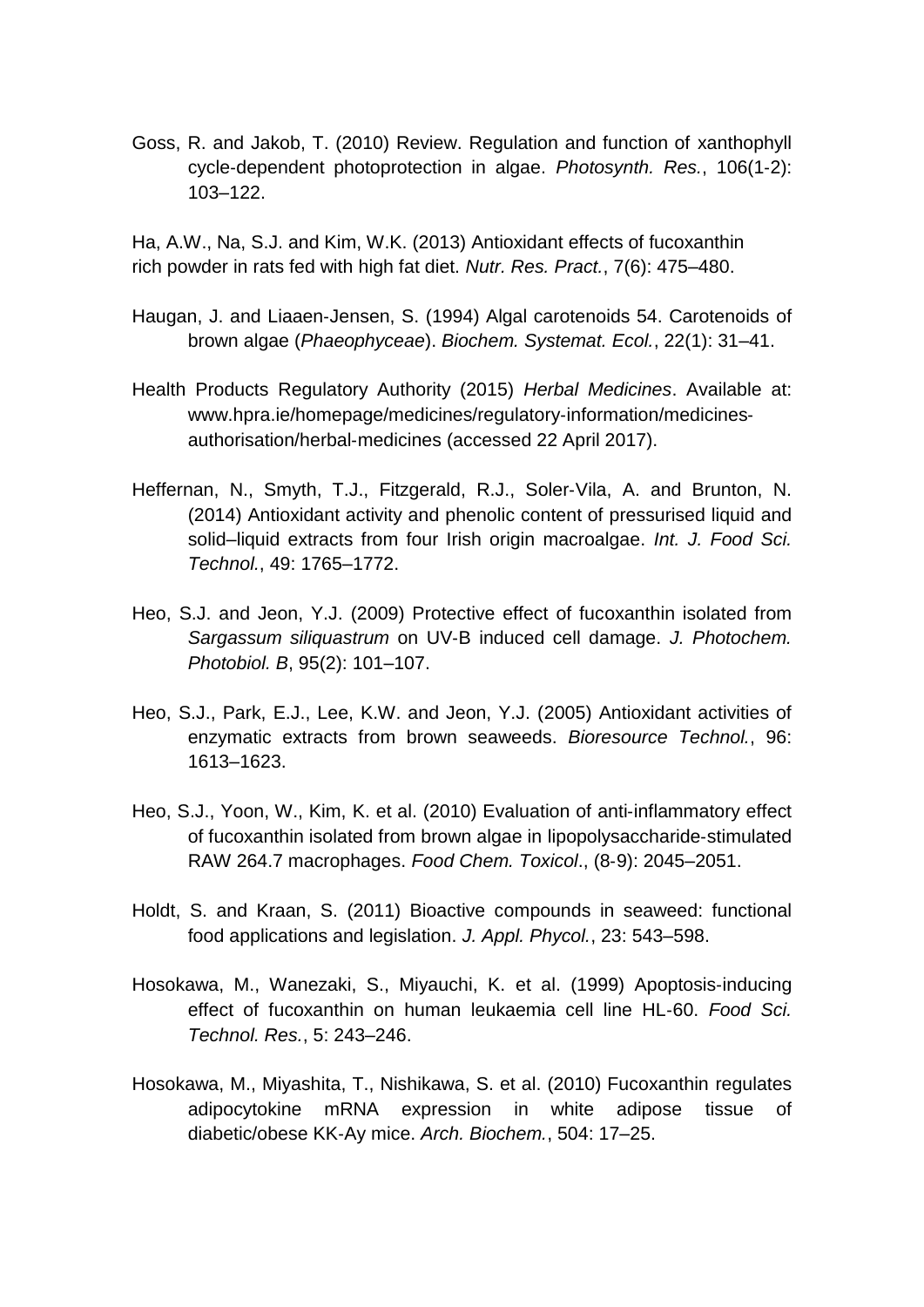- Hurd, C.L., Harrison, P.J., Bischof, K. and Lobban, C.S. (2014) *Seaweed Ecology and Physiology*, 2nd edn. Cambridge: Cambridge University Press.
- Hurst, W.J. (2002) *Methods of Analysis for Functional Foods and Nutraceuticals*. Boca Raton: CRC Press.
- Ikeda, K., Kitamura, A., Machida, H. et al. (2003) Effect of *Undaria pinnatifida*  (Wakame) on the development of cerebrovascular diseases in stroke‐ prone spontaneously hypertensive rats. *Clin. Exper. Pharmacol. Physiol.*, 30: 44–48.
- Indrawati, R., Sukowijoyo, H., Indriatmoko, I., Wijayanti, R.D. and Limantara, L. (2015) Encapsulation of brown seaweed pigment by freeze drying: characterization and its stability during storage. *Procedia Chem.*, 14: 353–360.
- Jaswir, I., Noviendri, D., Salleh, H.M., Taher, M. and Miyashita, K. (2011) Isolation of fucoxanthin and fatty acids analysis of *Padina australis* and cytotoxic effect of fucoxanthin on human lung cancer (H1299) cell lines. *Afr. J. Biotechnol.*, 10(81): 18855–18862.
- Je, J.Y., Park, P.J., Kim, E.K., Park, J.S., Yoon, H.D., Kim, K.R. and Ahn, C.B. (2009) Antioxidant activity of enzymatic extracts from the brown seaweed *Undaria pinnatifida* by electron spin resonance spectroscopy. *LWT Food Sci. Technol.*, 42: 874–878.
- Jung, H.A., Islam, M.N., Lee, C.M. et al. (2013) Kinetics and molecular docking studies of an anti-diabetic complication inhibitor fucosterol from edible brown algae *Eisenia bicyclis* and *Ecklonia stolonifera*. *Chem. Biol. Interact.*, 206(1): 55–62.
- Kadekaru, T., Toyama, H. and Yasumoto, T. (2008) Safety evaluation of fucoxanthin purified from *Undaria pinnatifida*. *J. Jpn. Soc. Food Sci.*, 55: 304–308.
- Kanazawa, K., Ozaki, Y., Hashimoto, T. et al. (2008) Commercial‐scale preparation of biofunctional fucoxanthin from waste parts of brown sea algae *Laminaria japonica*. *Food Sci. Technol. Res.*, 14(6): 573–582.
- Kanda, H., Kamo, Y., Machmudah, S., Wahyudiono, E.Y. and Goto, M. (2014) Extraction of fucoxanthin from raw macroalgae excluding drying and cell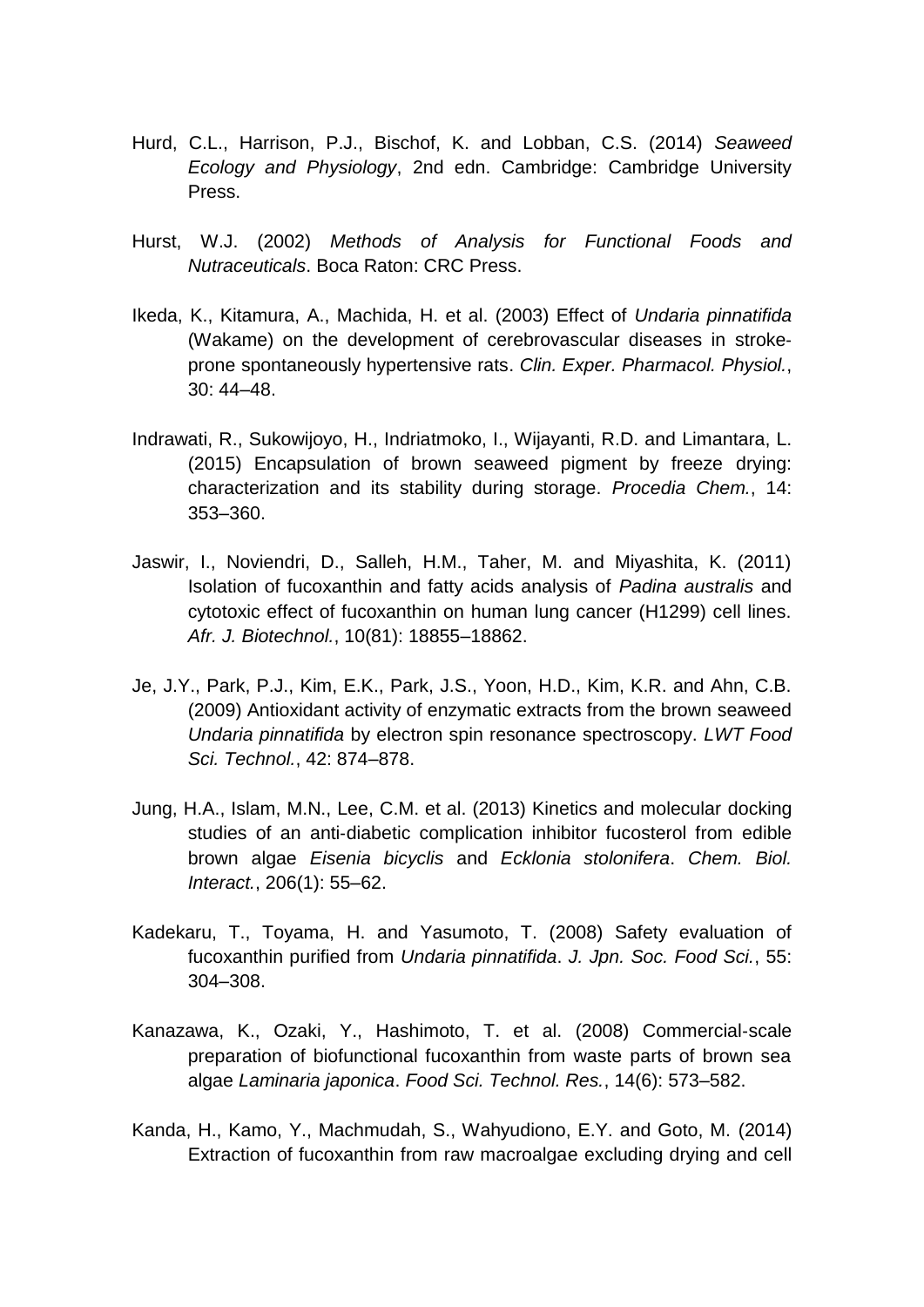wall disruption by liquefied dimethyl ether. *Marine Drugs*, 12(5): 2383– 2396.

- Kawee‐ai, A., Kuntiya, A. and Kim, S.M. (2013) Anticholinesterase and antioxidant activities of fucoxanthin purified from the microalga *Phaeodactylum tricornutum*. *Nat. Prod. Commun.*, 8(10): 1381–1386.
- Kim, K.N., Heo, S.J., Kang, S.M., Ahn, G. and Jeon, Y.J. (2010) Fucoxanthin induces apoptosis in human leukaemia HL‐60 cells through a ROS‐ mediated Bcl‐xL pathway. *Toxicol. in Vitro*, 24(6): 1648–1654.
- Kim, S.K. (2011a) *Marine Medicinal Foods: Implications and Application*‐ *Macro and Microalgae*. Advances in Food and Nutrition Research, Volume 64. San Diego: Academic Press.
- Kim, S.K. (2011b) *Marine Cosmeceuticals: Trends and Prospects*. Boca Raton: CRC Press.
- Kim, S.K. (2011c) *Handbook of Marine Macroalgae Biotechnology and Applied Phycology*. Chichester: John Wiley and Sons Ltd.
- Kim, S.K. (2013) *Marine Nutraceuticals: Prospects and Perspectives*. Boca Raton: CRC Press.
- Kim, S.K. and Chojnacka, K. (2015) *Marine Algae Extracts: Processes, Products, and Applications*. Hoboken: Wiley VCH.
- Kim, S.M., Shang, Y.F. and Um, B.H. (2011) A preparative method for isolation of fucoxanthin from *Eisenia bicyclis* by centrifugal partition chromatography. *Phytochem. Anal.*, 22: 322–329.
- Kita, S., Fujii, R., Cogdell, R.J. and Hashimoto, H. (2015) Characterization of fucoxanthin aggregates in mesopores of silica gel: electronic absorption and circular dichroism spectroscopies. *J. Photochem. Photobiol. A: Chem.*, 313: 3–8.
- Ko, S.C., Kang, S.M., Ahn, G.N., Yang, H.P., Kim, K.N. and Jeon, Y.J. (2010) Antioxidant activity of enzymatic extracts from *Sargassum coreanum*. *J. Korean Soc. Food Sci. Nutr.*, 39(4): 494–499.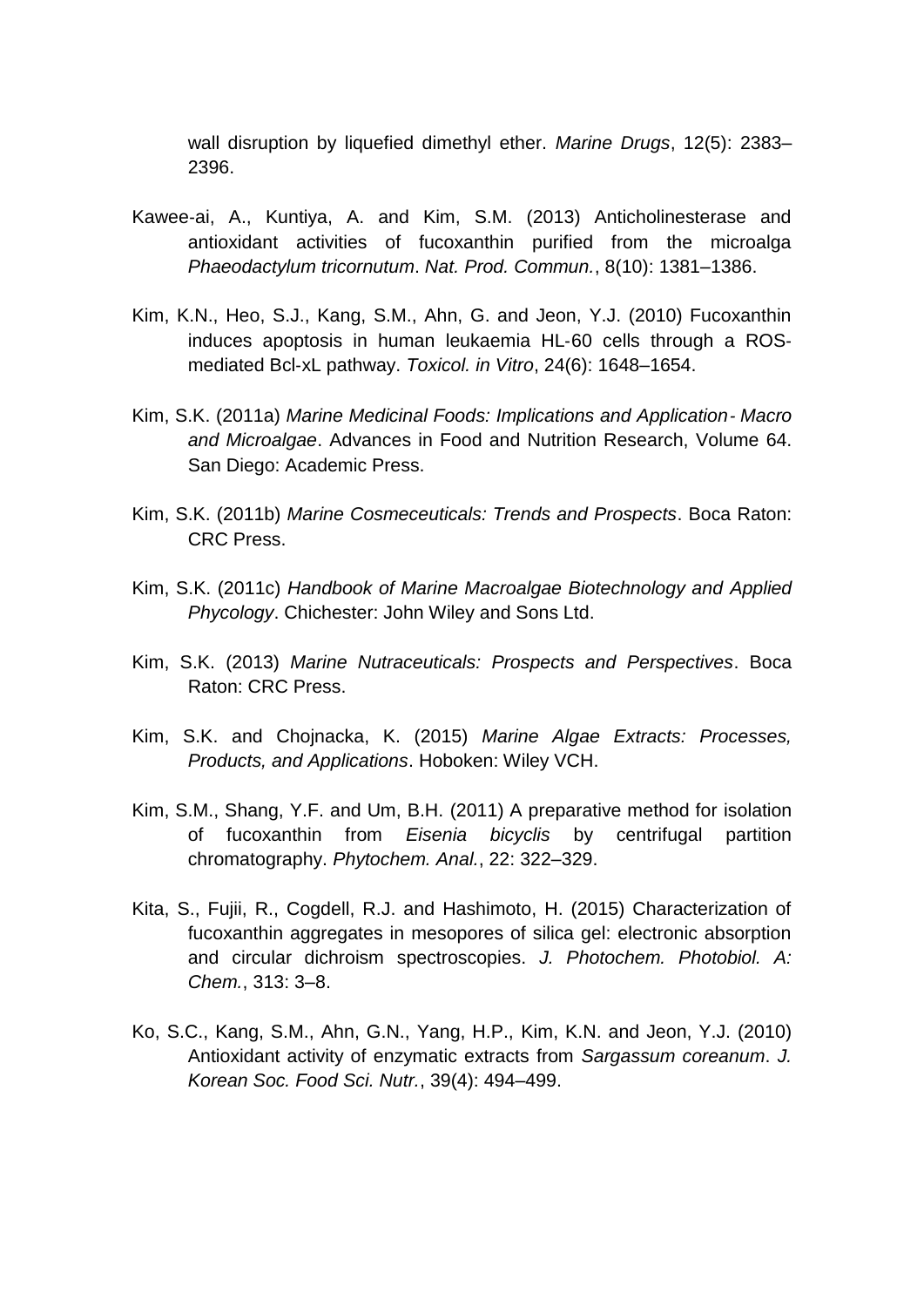- Ko, S.C., Lee, S.H., Ahn, G. et al. (2012) Effect of enzyme‐assisted extract of *Sargassum coreanum* on induction of apoptosis in HL‐60 tumor cells. *J. Appl. Phycol.*, 24(4): 675–684.
- Kotake‐Nara, E. and Nagao, A. (2011) Absorption and metabolism of xanthophylls. *Marine Drugs*, 9: 1024–1037.
- Kotake‐Nara, E., Kushiro, M., Zhang, H., Sagawara, T., Miyashita, K. and Nagao, A. (2001) Carotenoids affect proliferation of human prostate cancer cells. *J. Nutr.*, 131: 3303–3306.
- Kyndt, J. and d'Silva, A. (2013) *Algae Coloring the Future Green*, 2nd edn. Tucson: Moura Enterprises LLC.
- Landrum, J.T. (2009) *Carotenoids: Physical, Chemical, and Biological Functions and Properties*. Boca Raton: CRC Press.
- Lee, S., Lee, Y.S., Jung, S.H., Kang, S.S. and Shin, K.H. (2003) Anti‐oxidant activities of fucosterol from the marine algae *Pelvetia siliquosa*. *Arch. Pharmacol. Res.*, 26(9): 719–722.
- Liechty, W.B., Kryscio, D.R., Slaughter, B.V. and Peppas, N.A. (2010) Polymers for drug delivery systems. *Annu. Rev. Chem. Biomol. Eng.*, 1:149–173.
- Lobban, C.S. and Wynne, M.J. (1981) *The Biology of Seaweeds*. Berkeley: University of California Press.
- Maeda, H., Hosokawa, M., Sashima, T., Funayama, K. and Miyashita, K. (2005) Fucoxanthin from edible seaweed, *Undaria pinnatifida*, shows antiobesity effect through UCP1 expression in white adipose tissues. *Biochem. Biophys. Res. Commun.*, 332(2): 392–397.
- Maeda, H., Hosokawa, M., Sashima, T., Takahashi, N., Kawada, T. and Miyashita, K. (2006) Fucoxanthin and its metabolite, fucoxanthinol, suppress adipocyte differentiation in 3T3‐L1 cells. *Int. J. Mol. Med.*, 18: 147–152.
- Maeda, H,. Hosokawa, M., Sashima, T. and Miyashita, K. (2007) Dietary combination of fucoxanthin and fish oil attenuates the weight gain of white adipose tissue and decreases blood glucose in obese/diabetic KK‐ Ay mice. *J. Agric. Food Chem.*, 55: 7701–7706.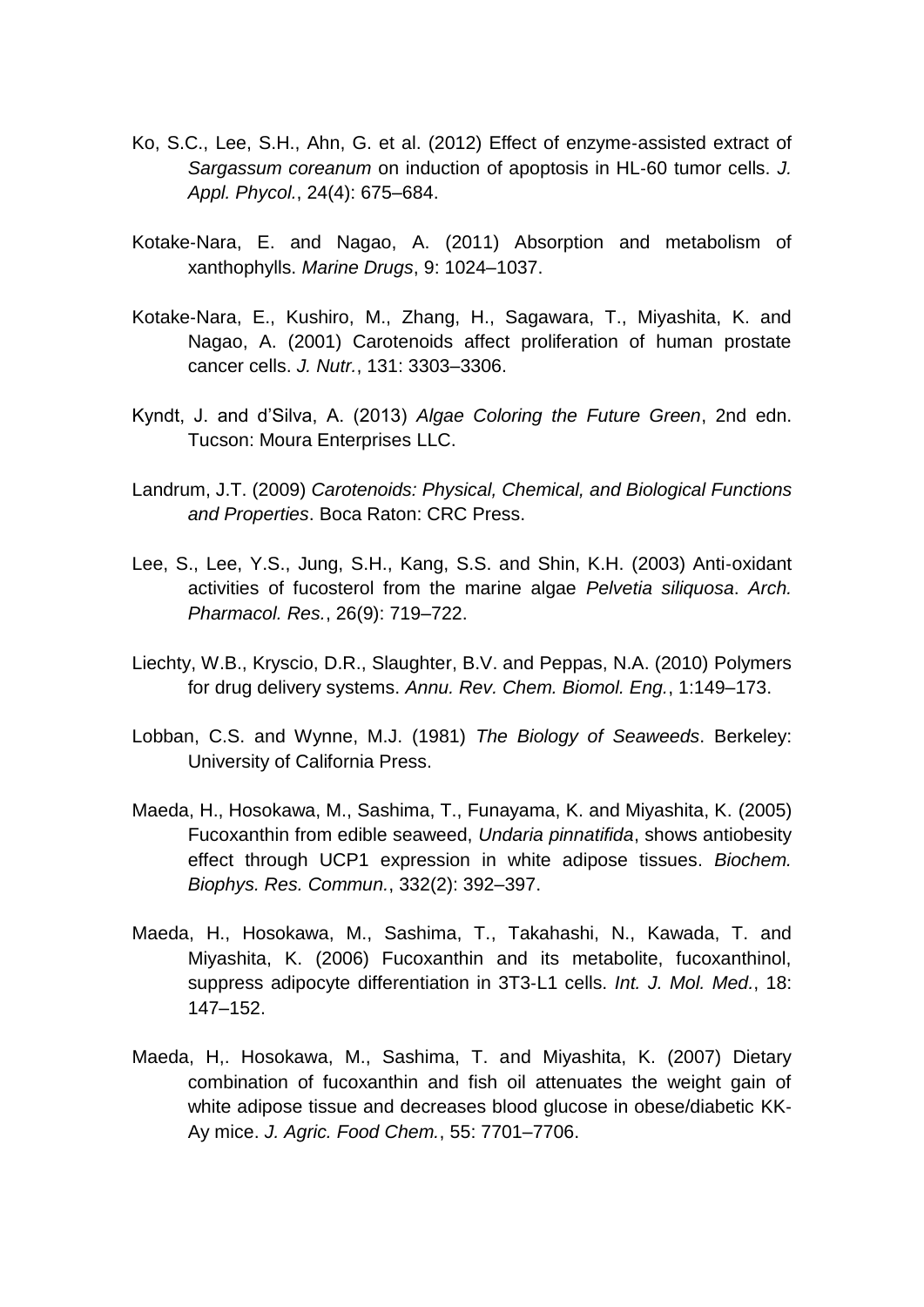- McClements, D.J., Decker, E.A. and Park, Y. (2009a) Controlling lipid bioavailability through physicochemical and structural approaches. *Crit. Rev. Food Sci. Nutr.*, 49: 48–67.
- McClements, D.J., Decker, E.A., Park, Y. and Weiss, J. (2009b) Structural design principles for delivery of bioactive components in nutraceuticals and functional foods. *Crit. Rev. Food Sci. Nutr.*, 49: 577–606.
- Mehta, B.M., Kamal‐Eldin, A. and Iwanski, R.Z. (2012) *Fermentation: Effects on Food Properties*. Boca Raton: CRC Press.
- Mikami, K. and Hosokawa, M. (2013) Biosynthetic pathway and health benefits of fucoxanthin, an algae‐specific xanthophyll in brown seaweeds. *Int. J. Mol. Sci.*, 14(7): 13763–13768.
- Mise, T., Ueda, M. and Yasumoto, T. (2011) Production of fucoxanthin‐rich powder from *Cladosiphon okamuranus*. *Adv. J. Food Sci. Technol.*, 3: 73–76.
- Miyashita, K. and Hosokawa, M. (2007) Beneficial health effects of seaweed carotenoid, fucoxanthin. In: Barrow, C. and Shahidi, F. (eds) *Marine Nutraceuticals and Functional Foods*. Boca Raton: CRC Press, pp. 297−319.
- Miyashita, K., Nishikawa, S., Beppu, F., Tsukui, T., Abe, M. and Hosokawa, M. (2011) The allenic carotenoid fucoxanthin, a novel marine nutraceutical from brown seaweeds. *J. Sci. Food Agric.*, 91(7): 1166–1174.
- Mohamed, S., Hashim, S.N. and Rahman, H.A. (2012) Seaweeds: a sustainable functional food for complementary and alternative therapy. *Trends Food Sci. Technol.*, 23(2): 83–96.
- Mori, K., Ooi, T., Hiraoka, M. et al. (2004) Fucoxanthin and its metabolites in edible brown algae cultivated in deep seawater. *Marine Drugs*, 2(2): 63– 72.
- Morrissey, J., Kraan, S. and Guiry, M. (2001) *A Guide to Commercially Important Seaweeds on the Irish Coast*. Dun Laoghaire: Bord Iascaigh Mhara.
- Nagodawithana, T. and Reed, G. (2013) *Enzymes in Food Processing*. London: Academic Press.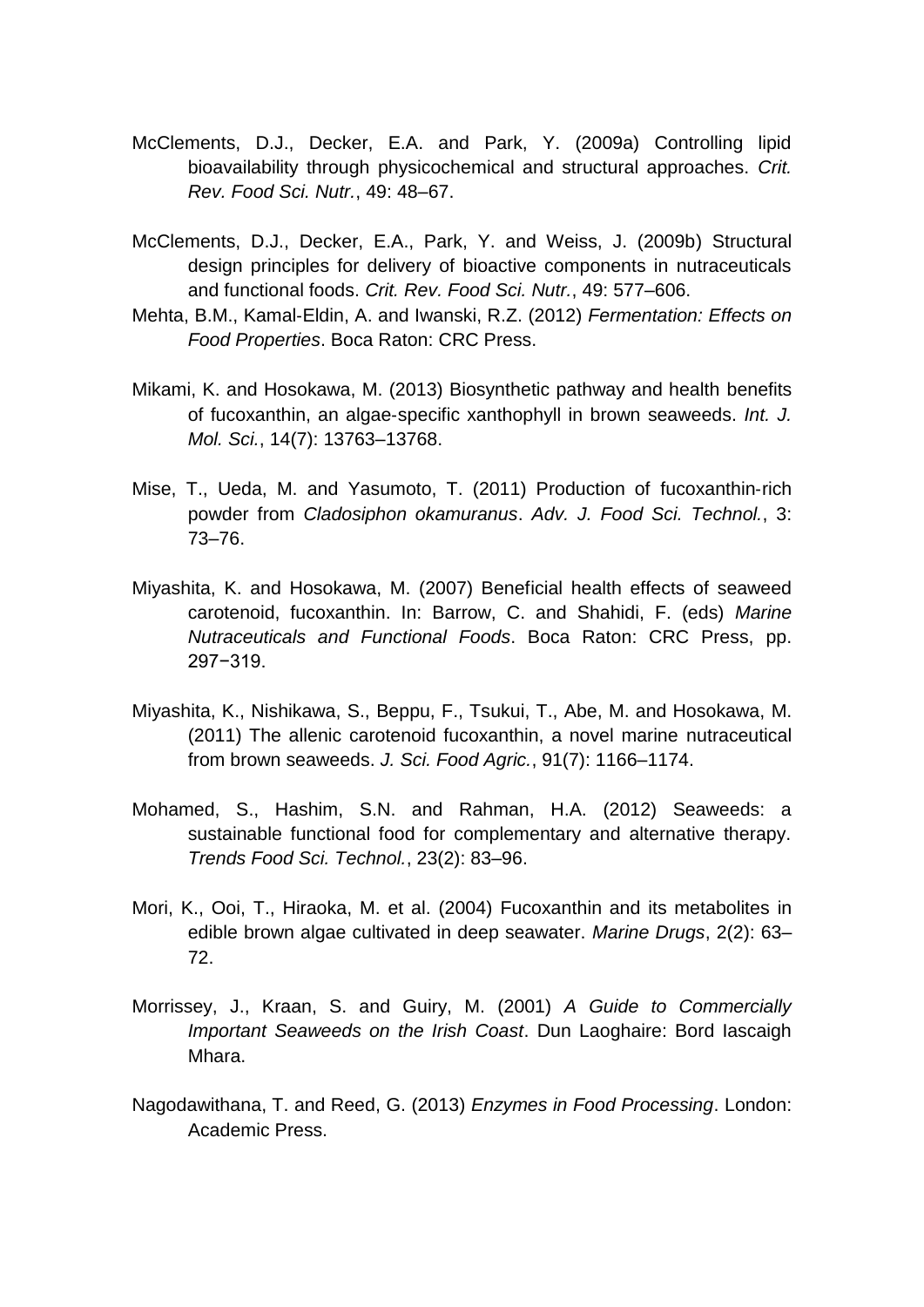- Nakazawa, Y., Sashima, T., Hosokawa, M. and Miyashita, K. (2009) Comparative evaluation of growth inhibitory effect of stereoisomers of fucoxanthin in human cancer cell lines. *J. Funct. Foods*, 1: 88–97.
- Nishida, Y., Yamashita, E. and Miki, W. (2007) Quenching activities of common hydrophilic and lipophilic antioxidants against singlet oxygen using chemiluminescence detection system. *Carotenoid Sci.*, 11: 16−20.
- Nomura, T., Kikuchi, M., Kubodera, A. and Kawakami, Y. (1997) Protondonative antioxidant activity of fucoxanthin with 1,1‐diphenyl‐2‐picrylhydrazyl (DPPH). *Biochem. Mol. Biol. Int.*, 42(2): 361–370.
- Olenina, I., Hajdu, S., Edler, L. et al. (2006) Biovolumes and size‐classes of phytoplankton in the Baltic Sea HELCOM. *Balt. Sea Environ. Proc.*, 106: 144.
- Oryza (2015) *Fucoxanthin: Dietary Ingredient for Prevention of Metabolic Syndrome and Beauty Enhancement*. Available at: www.oryza.co.jp/pdf/english/Fucoxanthin\_1.0.pdf.
- O'Sullivan, A.M.N. (2013) Cellular and *in*‐*vitro* models to assess antioxidant activities of seaweed extracts and the potential use of the extracts as ingredients. PhD thesis, University College Cork.
- Peng, J., Yuan, J.P., Wu, C.F. and Wang, J.H. (2011) Fucoxanthin, a marine carotenoid present in brown seaweeds and diatoms: metabolism and bioactivities relevant to human health. *Marine Drugs*, 9(10): 1806–1828.
- Prabhasankar, P., Ganesan, P., Bhaskar, N., Hirose, A., Stephen, N. and Gowda, L.R. (2009) Edible Japanese seaweed, wakame (*Undaria pinnatifida*) as an ingredient in pasta: chemical, functional and structural evaluation. *Food Chem.*, 115(2): 501–508.
- Pyszniak, A.M. and Gibbs, S.P. (1992) Immunocytochemical localization of photosystem I and the fucoxanthin‐chlorophyll a/c light‐harvesting complex in the diatom *Phaeodactylum tricornutum*. *Protoplasma*, 166: 208–217.
- Quan, J., Kim, S.M., Pan, C.H. and Chung, D. (2013) Characterization of fucoxanthin‐loaded microspheres composed of cetyl palmitate‐based solid lipid core and fish gelatin–gum arabic coacervate shell. *Food Res. Int.*, 50(1): 31–37.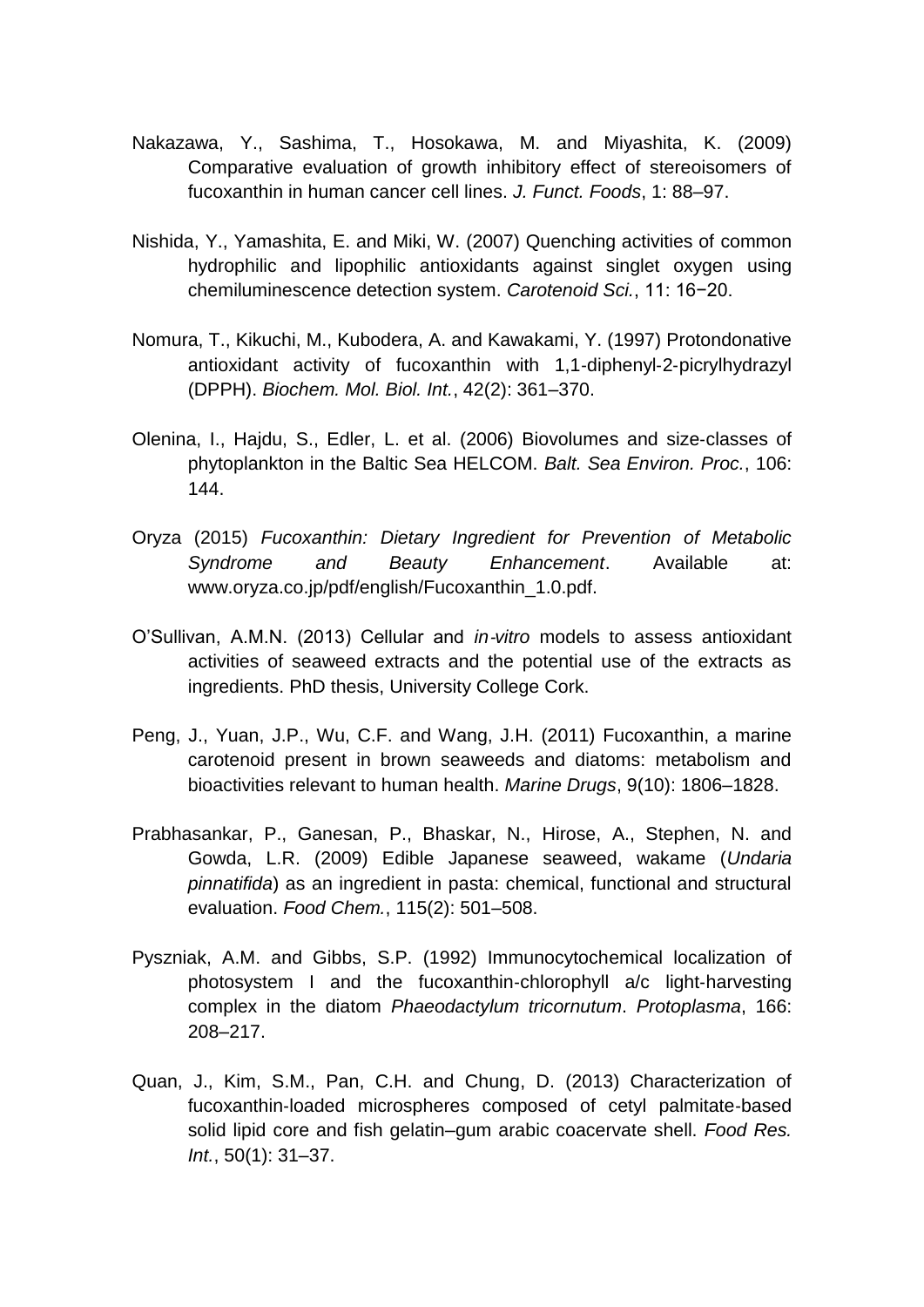- Quitain, A.T., Kai, T., Sasaki, M. and Goto, M. (2013) Supercritical carbon dioxide extraction of fucoxanthin from *Undaria pinnatifida*. *J. Agric. Food Chem.*, 61(24): 5792–5797.
- Ramus, J., Lemons, F. and Zimmerman, C. (1977) Adaptation of light‐ harvesting pigments to downwelling light and the consequent photosynthetic performance of the eulittoral rockweeds *Ascophyllum nodosum* and *Fucus vesiculosus*. *Marine Biol.*, 42(4): 293–303.
- Ravi, H. and Baskaran, V. (2015) Biodegradable chitosan‐glycolipid hybrid nanogels: a novel approach to encapsulate fucoxanthin for improved stability and bioavailability. *Food Hydrocoll.*, 43: 717–725.
- Rhein‐Knudsen, N., Ale, M.T. and Meyer, A.S. (2015) Seaweed hydrocolloid production: an update on enzyme assisted extraction and modification technologies. *Marine Drugs*, 13(6): 3340–3359.
- Rodrigues, E., Lilian, R., Mariutti, B. and Mercadante, A.Z. (2012) Scavenging capacity of marine carotenoids against reactive oxygen and nitrogen species in a membrane‐mimicking system. *Marine Drugs*, 10(8): 1784– 1798.
- Roh, M.K., Uddin, M.S. and Chun, B.S. (2008) Extraction of fucoxanthin and polyphenol from *Undaria pinnatifida* using supercritical carbon dioxide with cosolvent. *Biotechnol. Bioprocess Eng.*, 13: 724–729.
- Ryan, R. (2014) *Opportunity for Significant Growth in Seaweed Sales*. Irish Examiner. Available at: www.irishexaminer.com/farming/opportunity‐for‐ significant-growth-in-seaweed-sales-299294.html (accessed 22 April 2017).
- Sangeetha, R.K., Bhaskar, N., Divakar, S. and Baskaran, V. (2010) Bioavailability and metabolism of fucoxanthin in rats: structural characterization of metabolites by LC‐MS (APCI). *Mol. Cell. Chem.*, 333(1‐2): 299–310.
- Satomi, Y. and Nishino, H. (2013) Inhibition of the enzyme activity of cytochrome P450 1A1, 1A2 and 3A4 by fucoxanthin, a marine carotenoid. *Oncol. Lett.*, 6(3): 860–864.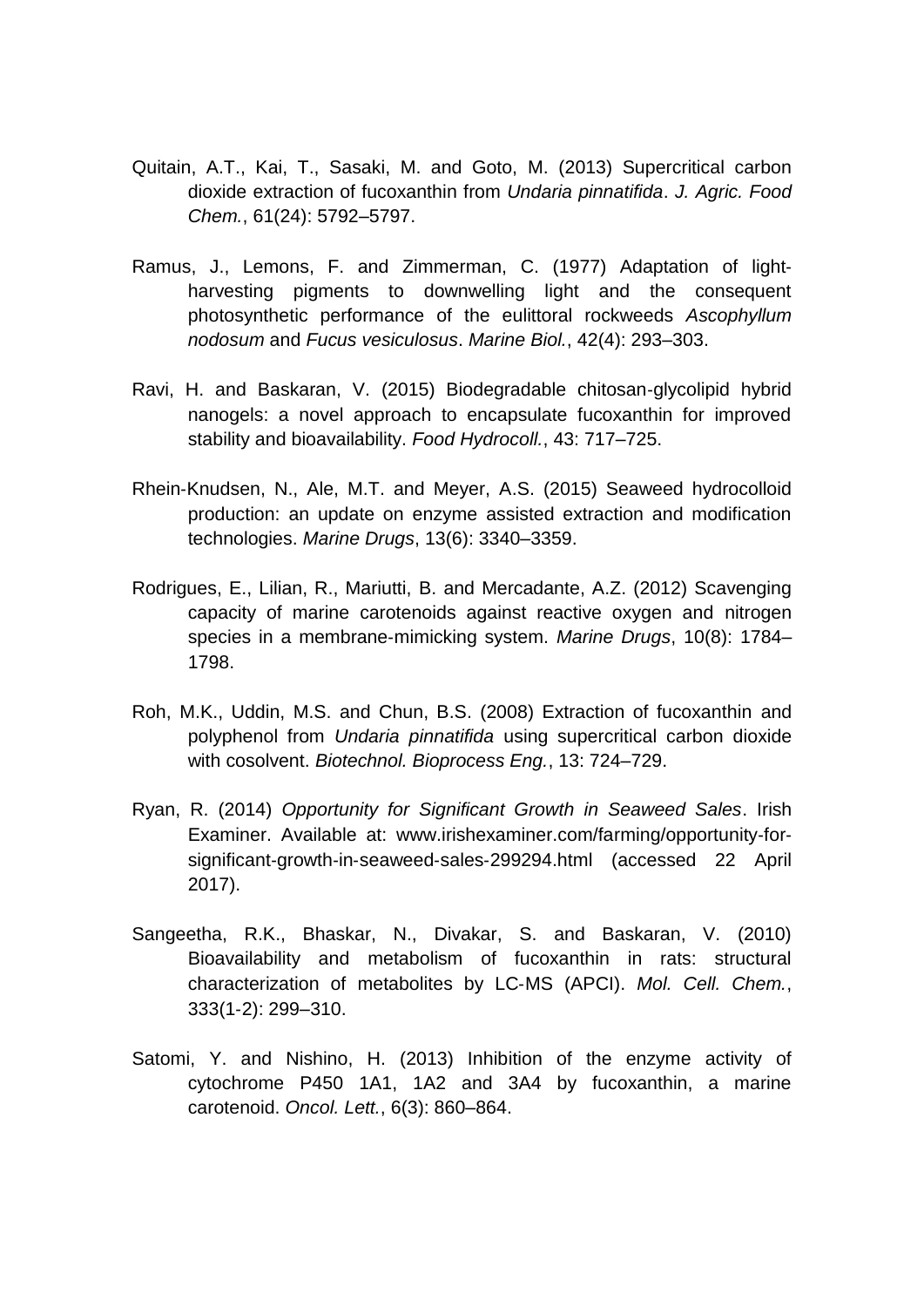- Shang, Y.F., Kim, S.M., Lee, W.J. and Um, B.H. (2011) Pressurized liquid method for fucoxanthin extraction from *Eisenia bicyclis* (Kjellman) Setchell. *J. Biosci. Bioeng.*, 111(2): 237–241.
- Shiratori, K., Ohgami, K., Ilieva, I., Jin, X.H., Koyama, Y. and Miyashita, K. (2005) Effects of fucoxanthin on lipopolysaccaride‐induced inflammation *in vitro* and *in vivo*. *Exper. Eye Res.*, 81: 422–428.
- Sho, A., Sugiyama, Y., Takahashi, T., Hosokawa, M. and Miyashita, K. (2010) Novel functionality of glycolipids from brown seaweeds. Proceedings of the 101st AOCS Annual Meeting and Expo, Phoenix, Arizona, USA, 2010. Available at: www.researchgate.net/publication/283921155 Novel functionality of gl ycolipids\_from\_brown\_seaweeds (accessed 26 April 2017).
- Sigma‐Aldrich (2015a) *F6932 SIGMA Fucoxanthin Carotenoid Antioxidant*. Available at: and a strategies at: and a strategies at: and a strategies at: and a strategies at: and a strategies at: and a strategies at: and a strategies at: and a strategies at: and a strategies at: and a strategies at www.sigmaaldrich.com/catalog/product/sigma/f6932?lang=en&region=IE (accessed 26 April 2017).
- Sigma‐Aldrich (2015b) *Analysis: Enzymes, Kits and Reagents*. Available at: www.sigmaaldrich.com/content/dam/sigmaaldrich/docs/Sigma/General\_Information/2/biofiles\_issue8.pdf (accessed 26 April 2017).
- Sivagnanam, S.P., Yin, S., Choi, J.H. and Park, Y.B. (2015) Biological properties of fucoxanthin in oil recovered from two brown seaweeds using supercritical CO2 extraction. *Marine Drugs*, 13: 3422–3442.
- Socaciu, C. (2007) *Food Colorants: Chemical and Functional Properties*. Boca Raton: CRC Press.
- Stengel, D.B. and Dring, M.J. (1998) Seasonal variation in the pigment content and photosynthesis of different thallus regions of *Ascophyllum nodosum*  (Fucales, Phaeophyta) in relation to position in the canopy. *Phycologia*, 37(4): 259–268.
- Subramanian, J., Baik, O.D. and Singhal, R. (2013) Optimization of ultrasound‐ assisted extraction of fucoxanthin from dried biomass of *Sargassum muticum*. The Canadian Society for Bioengineering Annual Conference, University of Saskatechewan, Saskatoon, Canada, 7–10 July. Paper No.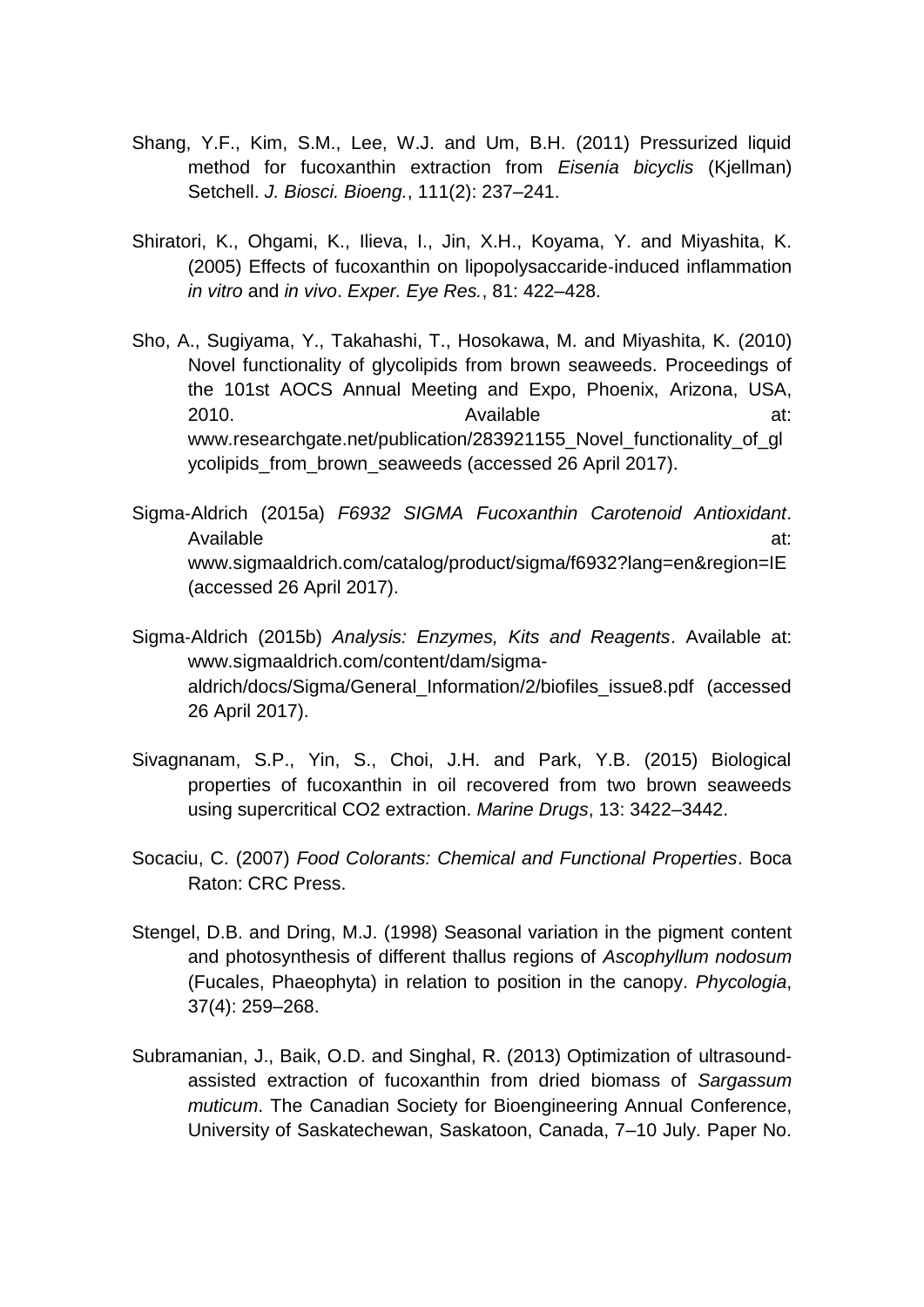CSBE13‐101. Available at: www.csbe‐ scgab.ca/docs/meetings/2013/CSBE13101.pdf (accessed 26 April 2017).

- Suhendra, L., Raharjo, S., Hastuti, P. and Hidayat, C. (2012) Formulation and stability of o/w microemulsion as fucoxanthin delivery. *Agritech*, 32(3): 230–239.
- Terasaki, M., Hirose, A., Narayan, B., Baba, Y., Kawagoe, C. and Yasui, H. (2009) Evaluation of recoverable functional lipid components of several brown seaweeds (*Phaeophyta*) from Japan with special reference to fucoxanthin and fucosterol contents. *J. Phycol.*, 45(4): 974–980.
- United States Department of Agriculture, Research, Education, and Economics Information System (2015) *Optimization of the Extraction of Fucoxanthin and Its Potential as an Antiobesity Functional Food*. Available at: https://portal.nifa.usda.gov/web/crisprojectpages/0225483-optimizationof‐the‐extraction‐of‐fucoxanthin‐and‐its‐potential‐as‐anantiobesity‐ functional‐food.html (accessed 26 April 2017).
- United States Food and Drug Administration (2014) *Code of Federal Regulations Title 21 Part 101, Sec. 101.93 Certain types of statements for dietary supplements. Food Labeling, Subpart F* ‐ *Specific Requirements for Descriptive Claims That Are Neither Nutrient Content Claims nor Health Claims*. Available at: www.accessdata.fda.gov/scripts/cdrh/cfdocs/cfcfr/CFRSearch.cfm?fr=10 1.93 (accessed 22 April 2017).
- Urikura, I., Sugawara, T. and Hirata, T. (2011) Protective effect of fucoxanthin against UVB‐induced skin photoaging in hairless mice. *Biosci. Biotechnol. Biochem.*, 75(4): 757–760.
- Uzun, H., Zengin, K., Taskin, M., Aydin, S., Simsek, G. and Dariyerli, N. (2004) Changes in leptin, plasminogen activator factor and oxidative stress in morbidly obese patients following open and laparoscopic Swedish adjustable gastric banding *Obes*. *Surg.*, 14(5): 659–665.
- Venugopal, V. (2011) *Marine Polysaccharides: Food Applications*. Boca Raton: CRC Press.
- Wang, S.K., Li, Y., Lindsey White, W. and Lu, J. (2014) Extracts from New Zealand *Undaria pinnatifida* containing fucoxanthin as potential functional biomaterials against cancer *in vitro*. *J. Funct. Biomaterials*, 5: 29–42.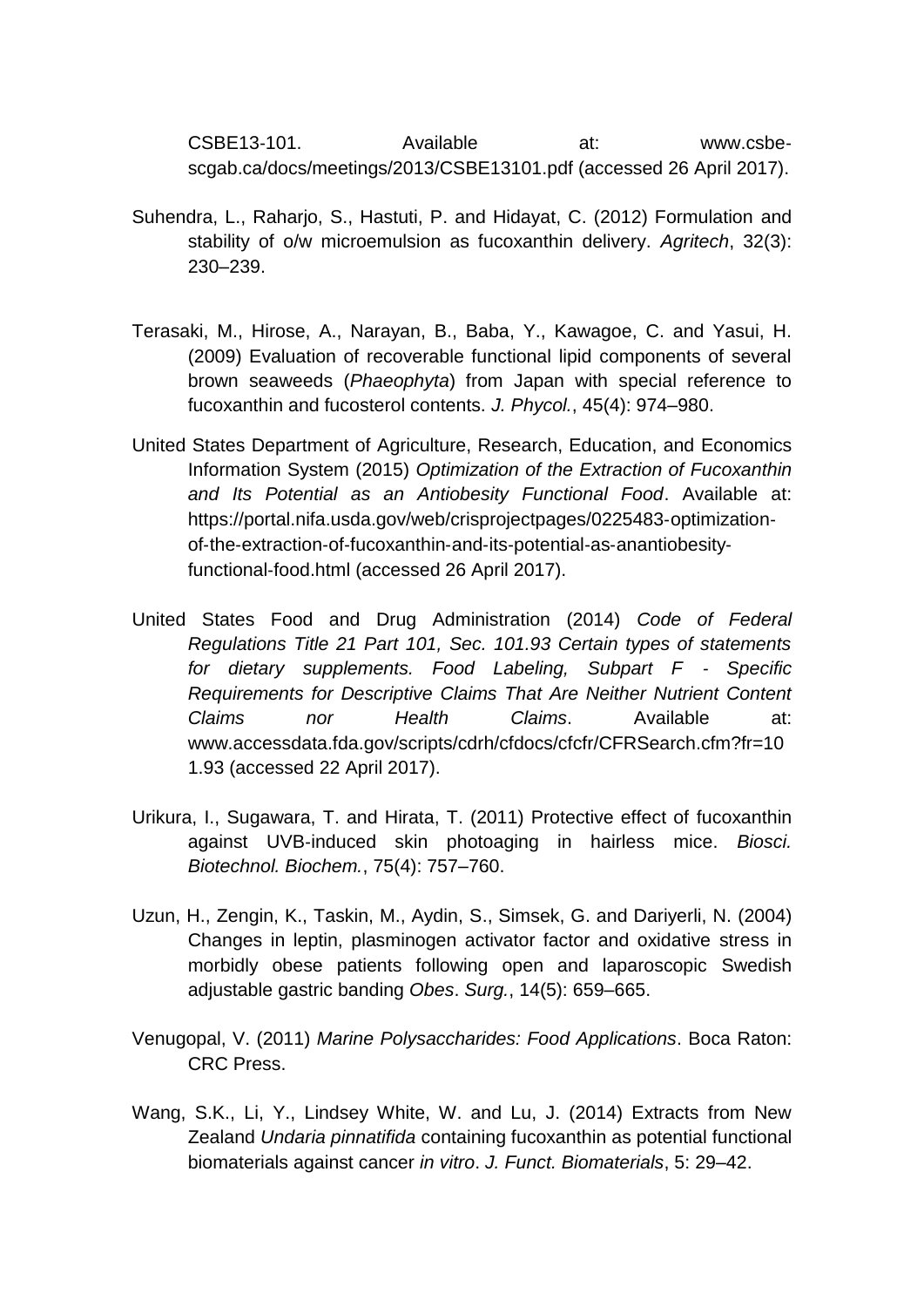- Watson, L. and Walsh, M. (2012) *A Market Analysis towards the Further Development of Seaweed Aquaculture in Ireland*. Dun Laoghaire: Bord Iascaigh Mhara.
- Watson, R. (2014) *Nutrition in the Prevention and Treatment of Abdominal Obesity*. New York: Elsevier.
- Watson, R., Preedy, V.R. and Zibadi, S. (2013) *Polyphenols in Human Health and Disease*. San Diego: Academic Press.
- Werner, A., Clarke, D. and Kraan, S. (2004) *Strategic Review of the Feasibility of Seaweed Aquaculture in Ireland*. Galway: Marine Institute.
- Wijesinghe, W.A. and Jeon, Y.J. (2012) Enzyme‐assistant extraction (EAE) of bioactive components: a useful approach for recovery of industrially important metabolites from seaweeds: a review. *Fitoterapia*, 83: 6–12.
- Willstatter, R. and Page, H.J. (1914) Chlorophyll. XXIV. The pigments of the brown algae. *Justus Liebig's Annalen der Chemie*, 404: 237–271.
- Wright, S.W. and Jeffrey, S.W. (1987) Fucoxanthin pigment markers of marine phytoplankton analysed by HPLC and HPTLC. *Marine Ecol. Progr. Series*, 38: 259–266.
- Xia, S., Wang, K., Wan, L., Li, A., Hu, Q. and Zhang, C. (2013) Production, characterization, and antioxidant activity of fucoxanthin from the marine diatom *Odontella aurita*. *Marine Drugs*, 11(7): 2667–2681.
- Xiao, X., Si, X., Yuan, Z., Xu, X. and Li, G. (2012) Isolation of fucoxanthin from edible brown algae by microwave‐assisted extraction coupled with high‐ speed countercurrent chromatography. *J. Separation Sci.*, 35: 2313– 2317.
- Yan, X., Chuda, Y., Suzuki, M. and Nagata, T. (1999) Fucoxanthin as the major antioxidant in *Hizikia fusiformis*, a common edible seaweed. *Biosci. Biotechnol. Biochem.*, 63(3): 605–607.
- Zaragoza, M.C., Lopez, D., Saiz, M.P. et al. (2008) Toxicity and antioxidant activity *in vitro* and *in vivo* of two *Fucus vesiculosu*s extracts. *J. Agric. Food Chem.*, 56(17): 7773–7780.